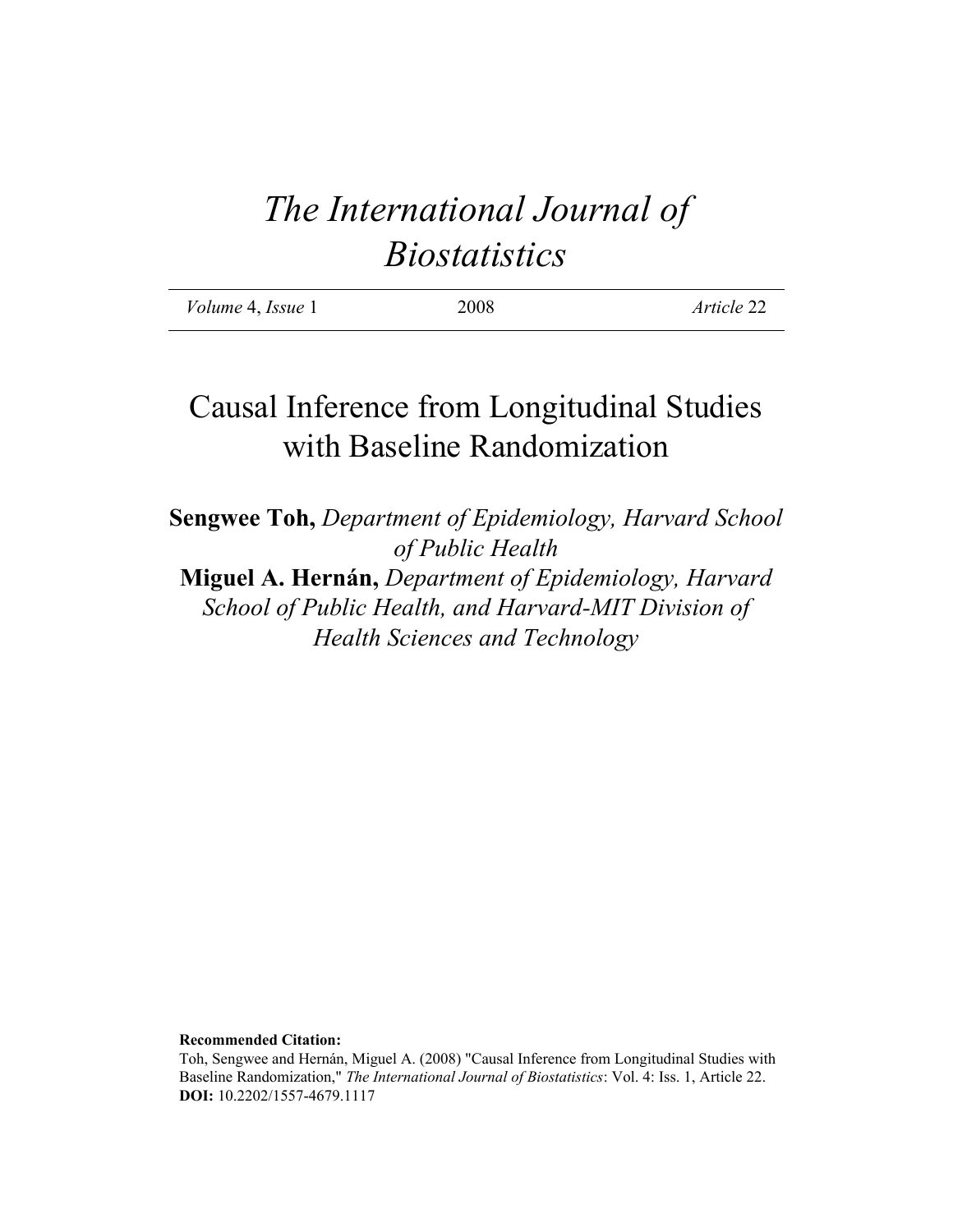## Causal Inference from Longitudinal Studies with Baseline Randomization

Sengwee Toh and Miguel A. Hernán

#### **Abstract**

We describe analytic approaches for study designs that, like large simple trials, can be better characterized as longitudinal studies with baseline randomization than as either a pure randomized experiment or a purely observational study. We (i) discuss the intention-to-treat effect as an effect measure for randomized studies, (ii) provide a formal definition of causal effect for longitudinal studies, (iii) describe several methods -- based on inverse probability weighting and g-estimation - - to estimate such effect, (iv) present an application of these methods to a naturalistic trial of antipsychotics on symptom severity of schizophrenia, and (v) discuss the relative advantages and disadvantages of each method.

**KEYWORDS:** causal inference, inverse probability weighting, marginal structural model, gestimation, large simple trial

**Author Notes:** This research was funded by NIH grant R01 HL080644-01. The authors thank Douglas Faries, PhD, and Sonia Hernández-Díaz, M.D., Dr.P.H., for her comments to an earlier version of this manuscript.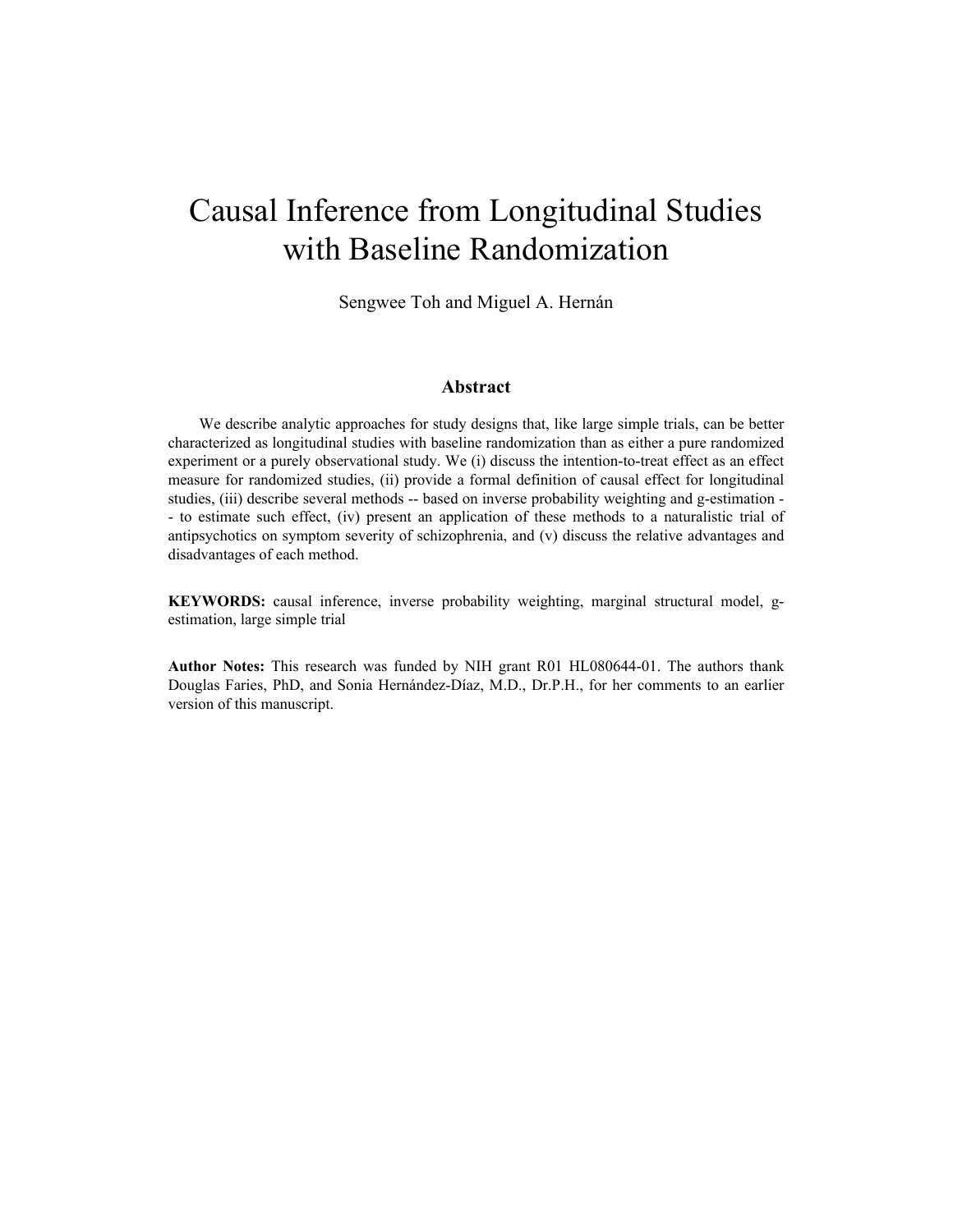#### **1 Longitudinal studies with baseline randomization**

A study is said to be a longitudinal, or a follow-up, study when subjects are followed from study entry until the determination of certain outcome of interest, loss to follow-up, or the administrative end of follow-up, whichever comes first. Longitudinal studies are often referred to as cohort studies by epidemiologists and as panel studies by social scientists. When the goal is estimating the causal effect of certain treatment on the outcome, longitudinal studies are preferred over non longitudinal (i.e., cross-sectional) ones in which the temporal order of treatment and outcome may be unclear. Longitudinal studies are usually classified as either experiments (the treatment is assigned by the investigators) or observational studies (the investigators play no role in treatment assignment). Experiments are said to be randomized when the investigators assign the treatment at random. Randomized experiments are considered the mainstay design for causal inference. Data from randomized experiments are usually analyzed in a very straightforward manner: the distribution of the outcome is compared between those assigned to each treatment group. If a difference is found, then treatment is declared to have a causal effect on the outcome. Below we discuss some advantages and disadvantages of this "intention-to-treat" analysis.

Despite the apparently clear distinction between randomized experiments and observational studies, in practice it is common to find longitudinal studies that combine characteristics from both designs. For example, consider a conventional two-arm randomized clinical trial in which the investigators select a group of subjects based on stringent eligibility criteria, randomly assign them to one of two treatments (or placebo) at baseline, and monitor them closely until the end of follow-up. Some of the subjects participating in this study may, at any time, deviate from the trial's protocol by switching to a treatment other than that assigned to them at baseline or by dropping out of the study completely. In the presence of these deviations from protocol, which are not randomly assigned by the investigators but rather the result of subjects and treating physicians' decisions, the investigators can only record data as if they were conducting an observational study. The greater the proportion of subjects who deviate from the trial's protocol, the closer the resemblance between the randomized clinical trial and an observational study, and the more questionable the intention-to-treat analysis of the trial becomes.

Hence one can think of a continuum from an ideal randomized experiment in which subjects (perhaps laboratory rats) are fully compliant with the assigned treatment and never lost to follow-up to a purely observational study in which subjects' information is prospectively collected whenever it becomes available. The terms "large simple trial" or naturalistic trial have been coined to refer to a type of longitudinal study that shares, by design, characteristics of both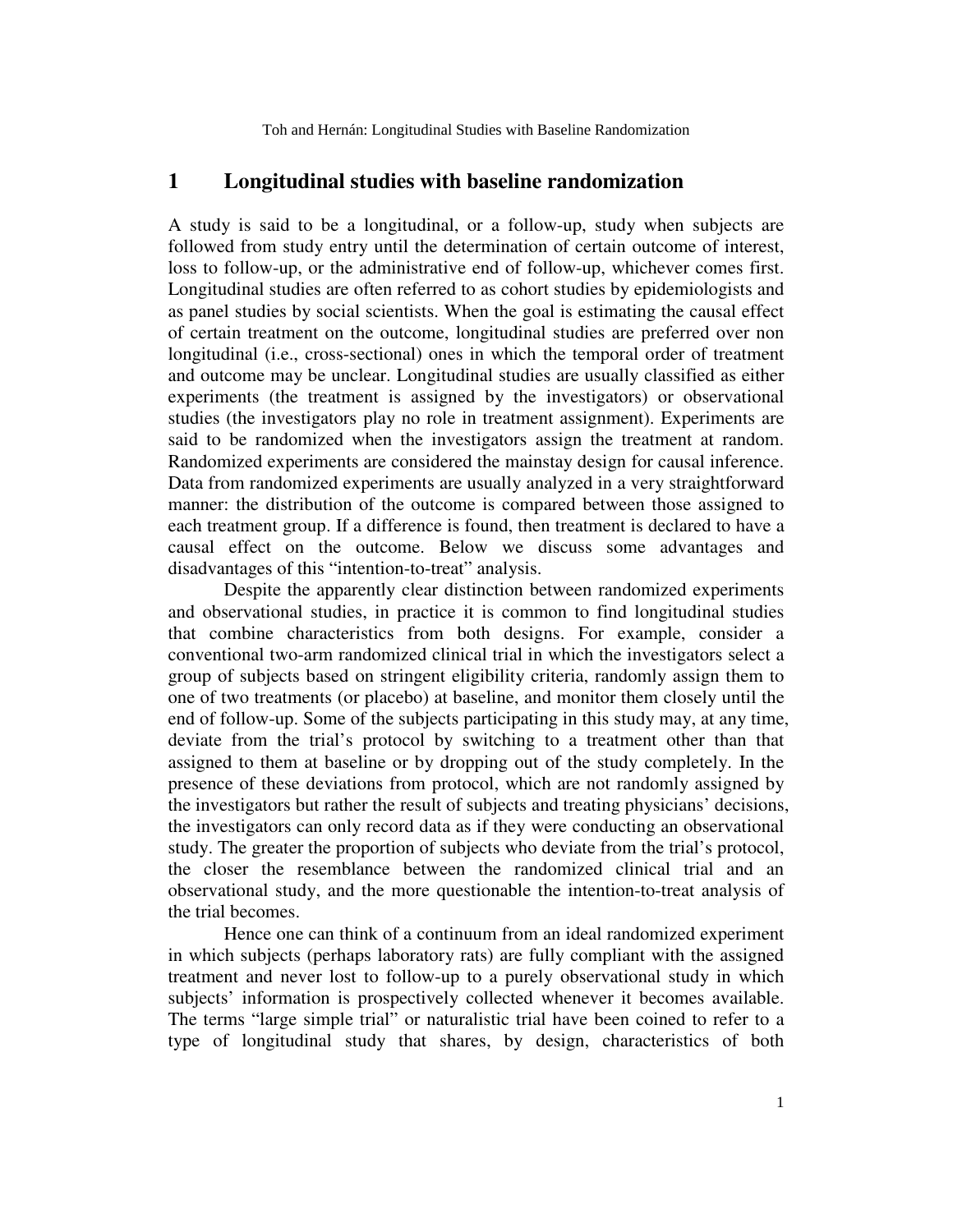randomized trials and observational studies. In a large simple trial, like in a conventional randomized clinical trial, the treatment is randomly assigned at baseline. However, large simple trials differ from conventional randomized clinical trials in their relative lack of restrictions on subject eligibility and their simplified data collection (Lesko and Mitchell, 2005). The idea is increasing the generalizability and the clinical relevance of the results by including subjects that represent the diversity existing in the actual patient population, and by explicitly allowing the treating physicians to modify the treatment regime depending on the subjects' response to the assigned treatment and their changing prognosis over the (often long) duration of the study.

This article is concerned with study designs that, like large simple trials, can be better characterized as longitudinal studies with baseline randomization than as either a pure randomized experiment or a purely observational study. We (i) discuss the intention-to-treat effect as an effect measure for randomized studies, (ii) provide a formal definition of causal effect for longitudinal studies, (iii) describe several methods ― based on inverse probability weighting and gestimation ― to estimate such effect, (iv) present an application of these methods to a randomized study of antipsychotic therapy, and (v) discuss the relative advantages and disadvantages of each method. We start by describing the longitudinal study with baseline randomization that will be used as an example throughout the article.

### **2 Example: Antipsychotic medications and severity of schizophrenia symptoms**

We analyzed a randomized, open-label, multi-center trial to compare the effect of antipsychotic medications on the symptom severity of schizophrenia. Details of the trial have been described elsewhere (Tunis *et al.*, 2006). Briefly, subjects were recruited within both academic and community treatment settings (primarily in mental health outpatient clinics) between May 1998 and September 2001, and were randomly assigned to one of three first-line treatments: olanzapine (N=229), risperidone (N=221), or conventional antipsychotics (N=214). Both olanzapine and risperidone are commonly known as atypical antipsychotics. Within the conventional group, the choice of antipsychotics (e.g., perphenazine, haloperidol) was at the discretion of the treating physicians. For simplicity, our analysis combined the olanzapine and risperidone arms to form an atypical antipsychotic arm (randomization arm  $R=1$ , N=450) and compared it with the conventional antipsychotic arm  $(R=0, N=214)$ . Thus, for the purposes of this paper, we effectively assume that all types of atypical antipsychotic regimes are equivalent.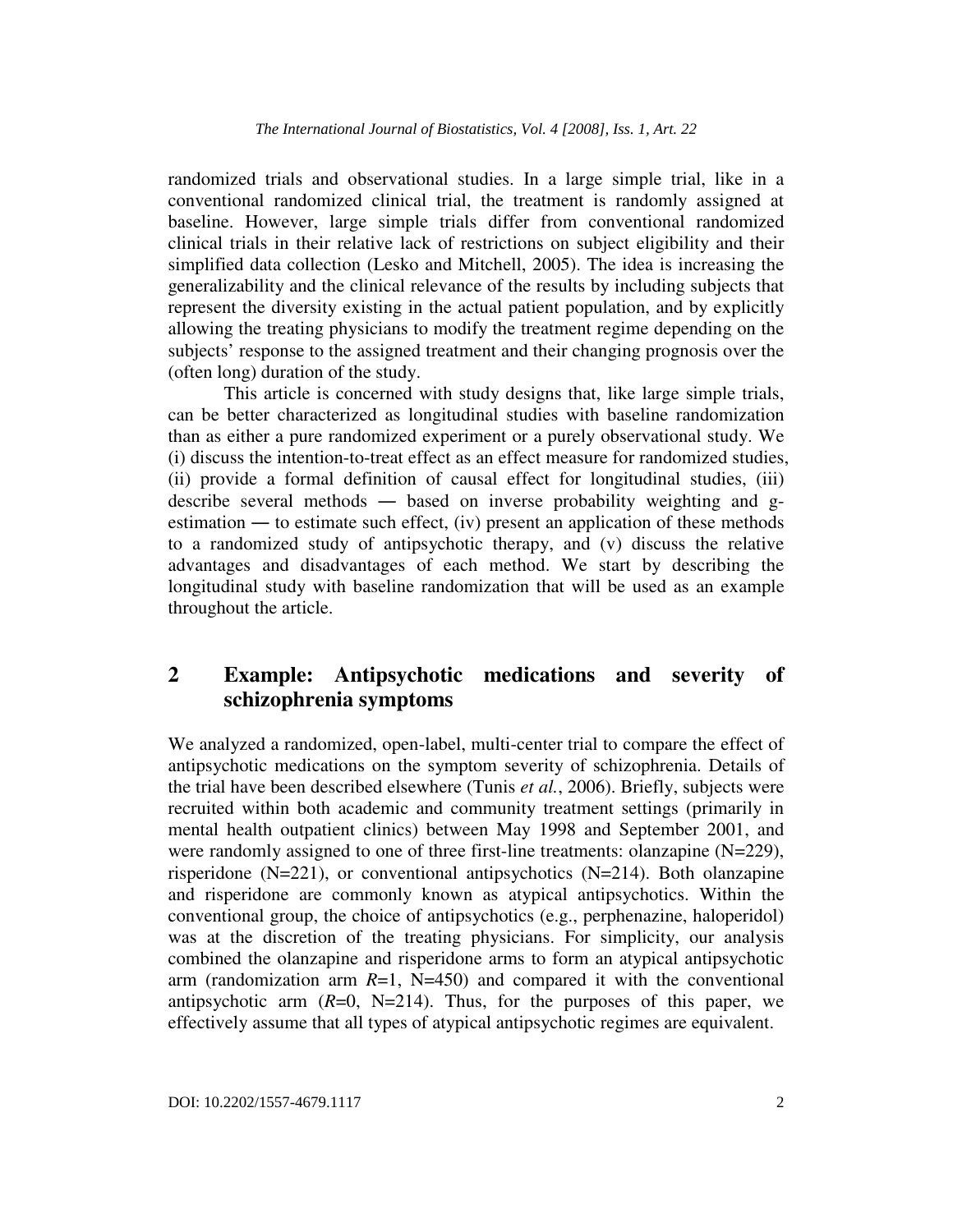To be eligible for the study, subjects had to be at least 18 years old, meet the Diagnostic and Statistical Manual of Mental Disorders, Fourth Edition (DSM-IV) criteria for schizophrenia, schizoaffective disorder, or schizophreniform disorder, have no serious medical conditions or history of contraindication of the study medications, and have a psychotic symptom threshold of >18 on the Brief Psychiatric Rating Scale (BPRS). The BPRS score is commonly used to measure the symptom severity of schizophrenia (Overall and Gorham, 1962) and was rated by the clinicians in the current study. Each symptom in the scale ranges from 0 (not present) to 6 (extremely severe).

There was a randomization visit and five post-randomization visits at 2 weeks, and 2, 5, 8, and 12 months. Data on medication use, clinical symptoms, BPRS score, quality of life, and resource use were collected at the time of randomization and at each post-baseline visit. Subjects in the two arms had similar baseline characteristics (Table 1). The outcome of interest, *Y*, was the change in BPRS score between baseline and end of the study (i.e., 12 months post-baseline), with a negative value indicating a clinical improvement. For each subject, the treatment assigned at randomization could be changed (e.g., from conventional to atypical antipsychotics) during the study period based on the subject's response or other reasons. Only 7% of the person-visits reported no use of any antipsychotic therapy. For simplicity, our analyses do not differentiate between use of conventional antipsychotics and no use of any antipsychotics. We now describe the intention-to-treat approach and its application to this study.

| <i>Characteristics</i>          | Atypical<br>antipsychotic arm<br>$(N=450)$ | Conventional<br>antipsychotic arm<br>$(N=214)$ | $p$ -value $\ddagger$ |
|---------------------------------|--------------------------------------------|------------------------------------------------|-----------------------|
| Age (in years): mean $(SD)$     | 42.4(12.0)                                 | 43.6(12.1)                                     | 0.24                  |
| <b>Male:</b> number $(\%)$      | 277(61.6)                                  | 143 (66.8)                                     | 0.19                  |
| <b>Race:</b> number $(\%)$      |                                            |                                                | 0.79                  |
| White                           | 241 (53.6)                                 | 108(50.5)                                      |                       |
| <b>Black</b>                    | 138 (30.7)                                 | 74 (34.6)                                      |                       |
| Other                           | 54 (12.0)                                  | 24(11.2)                                       |                       |
| Missing                         | 17(3.8)                                    | 8(3.7)                                         |                       |
| <b>Baseline BPRS:</b> mean (SD) | 32.1(11.7)                                 | 31.2(11.1)                                     | 0.37                  |
| <b>Baseline GAF: mean (SD)</b>  | 46.0(12.9)                                 | 46.3(12.8)                                     | 0.84                  |

**Table 1.** *Baseline characteristics by treatment arm \** 

\* SD: standard deviation; BPRS: Brief Psychiatric Rating Scale score; GAF: global assessment of functioning score

 $\dagger$  Based on t-test for continuous variables, and  $\chi^2$  test for categorical variables.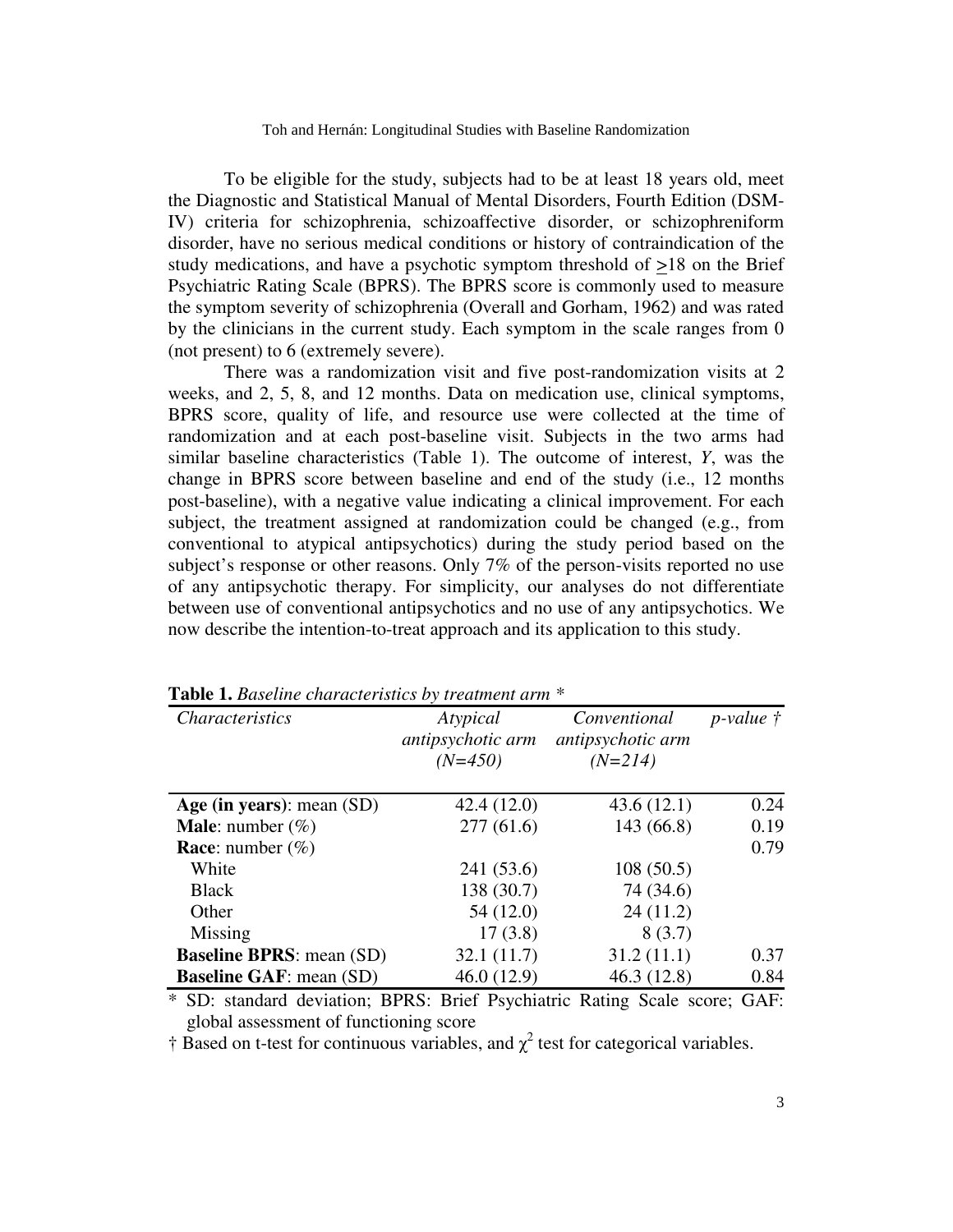### **3 The intention-to-treat effect**

Randomized experiments, when analyzed using the intention-to-treat (ITT) principle, do not require any assumptions to consistently estimate causal effects. To briefly describe the ITT principle, suppose you want to estimate the causal effect of a dichotomous treatment *A* on a continuous outcome *Y* in certain population. You conduct a randomized experiment by randomly splitting the population into two groups, assigning one group (arm *R*=1) but not the other (arm *R*=0) to be treated, following all subjects for some fixed period (say, one year), and measuring every subject's outcome at the end of that period. Under the ITT principle, you compare the mean outcome between the group that you intended to treat  $(R=1)$  and the group that you intended to keep untreated  $(R=0)$ , regardless of the treatment that each subject actually received. If the mean outcome differs, you can conclude that treatment *A* has an effect on the mean of *Y* because these two groups are expected to be exchangeable with respect to all measured and unmeasured characteristics at baseline. In contrast, causal inferences from observational studies are risky precisely because this exchangeability cannot be guaranteed.

When all subjects comply with their assigned treatment and there is no loss to follow-up, the mean outcome in group *R*=1, i.e., *E*[*Y*|*R*=1], is also the mean outcome among the treated, i.e., *E*[*Y*|*A*=1], which consistently estimates the mean outcome that would have been observed if all subjects in the population had been treated, i.e.,  $E[Y^{a=1}]$ , where a subject's  $Y^{a=1}$  is the counterfactual (or potential) outcome that would have been observed if the subject had, possibly contrary to the fact, received treatment  $(a=1)$ . Similarly, the mean outcome among the untreated, i.e.,  $E[Y|R=0] = E[Y|A=0]$ , is a consistent estimator of the mean outcome that would have been observed if no subject in the population had been treated, i.e.,  $E[Y^{a=0}]$ . Thus, in the absence of noncompliance and loss to follow-up, the ITT difference of observed means

$$
E[Y \mid R = 1] - E[Y \mid R = 0] = E[Y \mid A = 1] - E[Y \mid A = 0]
$$

consistently estimates the difference of counterfactual (or potential) means

$$
E[Y^{a=1}]-E[Y^{a=0}],
$$

which is the effect of treatment on the outcome in the population on the scale of difference of means. For an introduction to counterfactual-based causal inference see, for example, Hernán (2004).

But things are rarely that easy in longitudinal studies with randomization at baseline. A key limitation of many randomized experiments, like our study of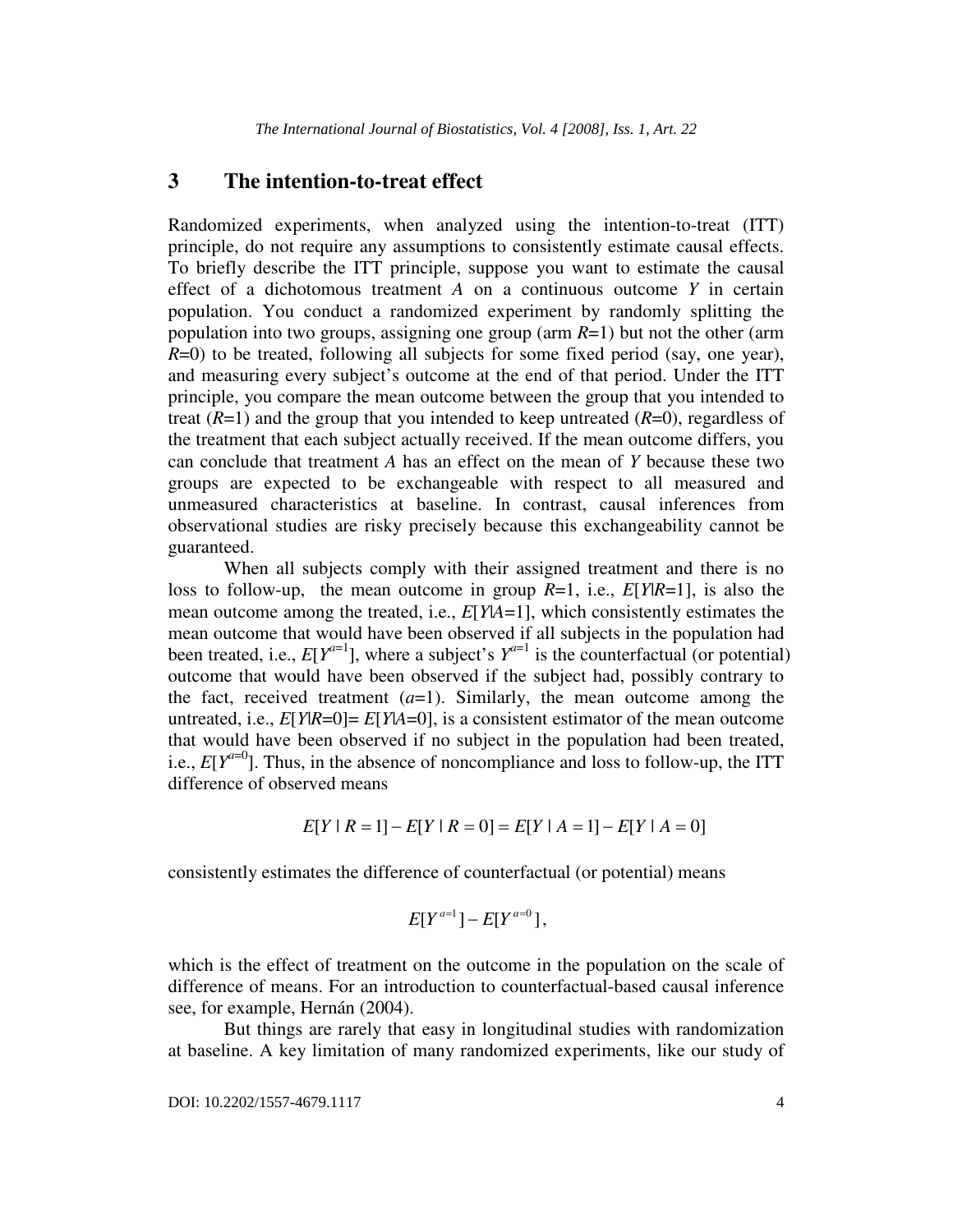antipsychotics, is lack of compliance with the treatment assigned at baseline. That is, subjects may not adhere to their assigned treatment for the entire follow-up from randomization to the measurement of the outcome. Another key limitation of many randomized experiments is that some subjects do not complete the followup. In our study, only 46% (205/450) of the subjects assigned to atypical antipsychotics  $(R=1)$ , and  $26\%$  (56/214) of the subjects assigned to conventional ones (*R*=0), stayed on their assigned treatment and completed the follow-up.

The problem of noncompliance highlights the crucial differences between assigned treatment and received treatment: the randomized assignment *R* is a baseline variable over which the investigators have direct control, but the treatment  $A_k$  received at visit  $k$  is actually a time-varying variable whose value at any given time is beyond the investigators' control. As a consequence, the ITT contrast  $E[Y|R=1] - E[Y|R=0]$  does not estimate the effect of receiving the treatment but the effect of being assigned to the treatment. When, as in our study, all subjects initiate the treatment they were assigned to, regardless of whether they later continue taking it, we say the ITT effect is the effect of treatment initiation.

Because the ITT effect depends on the degree of noncompliance, it may be close to null in placebo-controlled experiments even if the treatment does actually have an effect, or it may be non null when comparing two active treatments even if the two treatments are equally effective. Despite this limitation, the ITT effect is often the only effect estimated in placebo-controlled randomized experiments because (i) it provides a valid test of the null hypothesis, and (ii) it is usually a conservative estimate (i.e., biased towards the null) of the effect of actually receiving the treatment. The conservativeness of the ITT effect in placebocontrolled experiments, however, makes it a risky effect measure when the goal is evaluating a treatment's safety: one could naïvely conclude that a treatment is safe because the ITT effect is null, even if treatment causes serious adverse effects. The explanation may be that many subjects stopped taking the treatment before developing the adverse effects.

In our study, we calculated the mean change in schizophrenia symptom severity, as measured by BPRS score, from baseline to the end of follow-up in each arm:  $E[Y|R=1] = -10.55$  and  $E[Y|R=0] = -9.50$ . We then estimated the ITT effect as the difference  $E[Y|R=1] - E[Y|R=0] = -1.05$  (95% confidence interval [CI]: —3.26, 1.16), i.e., the group assigned to atypical antipsychotics (*R*=1) had a slightly greater improvement in symptom severity at the end of follow-up than the group assigned to conventional antipsychotics  $(R=0)$ . This estimate depends on the degree of noncompliance in our study. We defer to the next section a discussion about noncompliance and focus now on loss to follow-up.

Our ITT analysis seems straightforward. However, this is only because we cheated by ignoring that some subjects were lost to follow-up and thus did not have a measurement of BPRS score at one year from baseline. To obtain the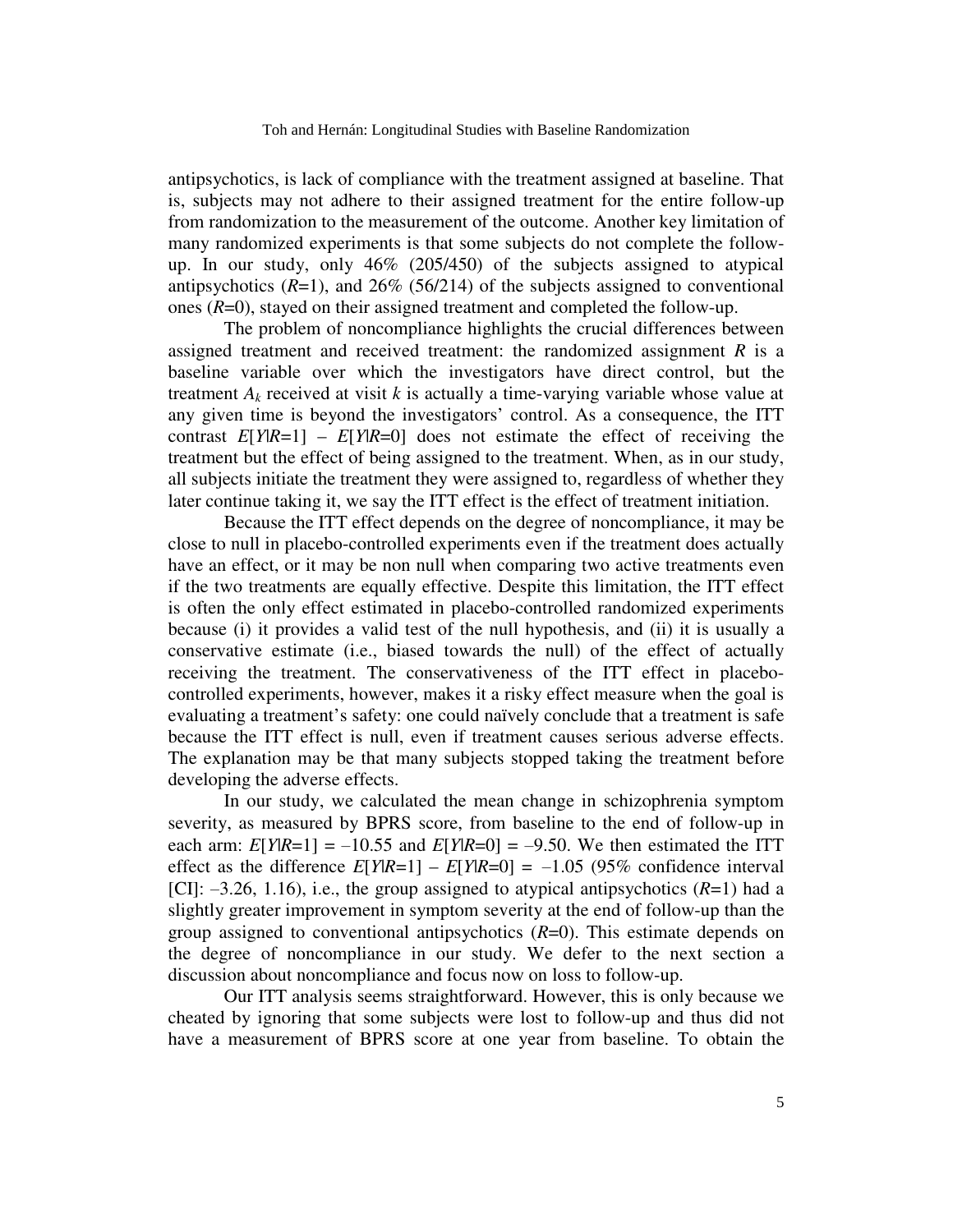estimate of —1.05, we restricted the analysis to subjects with at least one postrandomization visit during which their BPRS score was recorded (430 in the *R*=1 arm,  $204$  in the  $R=0$  arm). We then computed, for each subject, the difference between her BPRS score at baseline and at her last available visit, which could have taken place at 2 weeks; or 2, 5, 8, or 12 months post-baseline. Thus, our —1.05 estimate is based on differences in symptoms severity measured at different times for each subject, depending on how long she was under follow-up. This "last available observation carried forward" approach, although commonly used in practice, is not a true ITT analysis. For example, imagine that treatment worsens some subjects' symptoms so much that they do not return after baseline (or that they return only at 2 weeks when the harmful effect of treatment is not apparent yet). Then this pseudo-ITT analysis would make treatment look better than it really is.

A naïve alternative to the pseudo-ITT analysis above is the so-called "complete-case" ITT analysis. That is, an ITT analysis restricted to subjects who completed the follow-up. In our study, the estimate for the "complete-case" ITT analysis was  $0.42$  (95% CI:  $-2.36$ , 3.19). Again, this estimate may be biased because those who completed the follow-up in arms *R*=1 and *R*=0 may not be exchangeable. Rather than a simple complete-case analysis, we need an analysis that still compares the mean outcomes between arms  $R=1$  and  $R=0$  but that adjusts for the potential bias induced by loss to follow-up. However, adjustment for loss to follow-up requires making uncheckable assumptions about the comparability between the subjects that were and were not lost to follow-up. This is too bad as the beauty of a pure ITT analysis is, precisely, that it does not require any assumptions about exchangeability.

In our study, we adjusted for censoring due to incomplete follow-up by using inverse probability weighting (IPW). IPW requires the untestable assumption that subjects with complete and incomplete follow-up are exchangeable, conditional on the measured variables. Because IPW is more formally described in Section 5, we only briefly outline the procedure here. First, for each subject, we estimated her probability of providing complete data at all visits from baseline until the first visit she missed, the first visit with incomplete information, or the end of follow-up at one year, whichever happened first. Second, we restricted the ITT analysis to those subjects who completed all visits (235 in *R*=1 and 130 in *R*=0), and assigned to each of them a weight proportional to the inverse of their estimated probability of complete follow-up. The inverse probability weighted ITT estimate was  $-0.86$  (95% CI:  $-3.88$ , 2.15).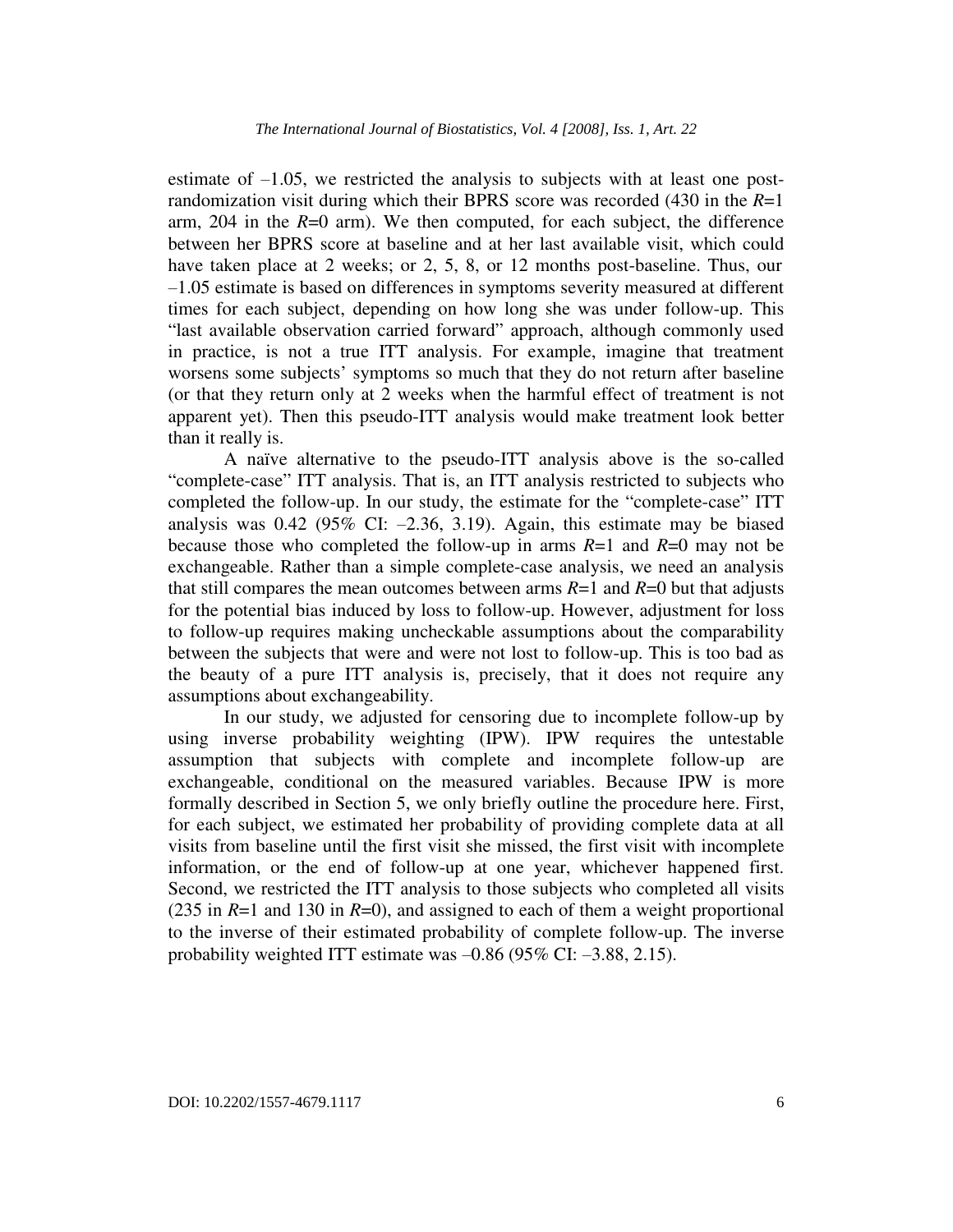#### **4 The effect of continuous treatment**

As reviewed above, the ITT effect of baseline assignment *R* is often not satisfactory, even if no subject had been lost to follow-up, because of the presence of noncompliance. In those cases, we would rather estimate the effect of the timevarying treatment  $A_k$ . But what do we mean by the effect of a time-varying treatment  $A_k$ ? The response to this question is not unique. One possibility is comparing the mean outcome if all subjects had been continuously treated during the entire follow-up with the mean outcome if no subject had been ever treated during the follow-up. We now provide a formal definition of this effect, which we will refer to as the "effect of continuous treatment". For pedagogic purposes, we ignore the presence of incomplete follow-up until the end of this section.

We first need to introduce some notation. Let  $A_k$  be 1 if the subject is on atypical antipsychotics at visit  $k$ , and 0 otherwise. The baseline value  $A_0$  equals the value of the randomized assignment *R*. For simplicity, let us assume that treatment status can only change at the time of a visit. We use the overbar notation  $\bar{A}_k$  to denote a subject's treatment history from baseline until visit  $k$ , i.e.,  $\bar{A}_k = \{A_0, A_1, \ldots, A_k\}$ . In our study *k* takes value 0 for the baseline (randomization) visit, and values 1 to 4 for the post-randomization visits. We use  $\bar{A}$  to denote the subject's treatment history over the entire follow-up. For example, a subject who was assigned to atypical antipsychotics (*R*=1) and initially complied with her assignment but stopped taking treatment at visit *k*=1 would have a treatment history  $\bar{A} = \{1, 1, 0, 0, 0\}$ . We define a pre-specified (or static) treatment regime as  $\bar{a} = \{a_0, a_1, a_2, a_3, a_4\}$ . For example, the treatment regime "always treated with atypical antipsychotics" can be represented as  $\overline{1} = \{1,1,1,1,1\}$ , and the treatment "never treated with atypical antipsychotics" as  $\overline{0} = \{0,0,0,0,0\}$ . A subject's  $Y^{\overline{a}}$  is the (possibly counterfactual) outcome that would have been observed at visit  $k=5$ (i.e., one year post-baseline) if the subject had followed regime  $\bar{a}$ . Thus the effect of continuous treatment in the population can be expressed as

$$
E[Y^{\overline{a}=\overline{1}}]-E[Y^{\overline{a}=\overline{0}}].
$$

In our study, this is the mean counterfactual outcome that would have been observed if all subjects had been continuously treated with atypical antipsychotics minus the mean counterfactual outcome that would have been observed if all subjects had been never treated with atypical antipsychotics. If all subjects had been always on either atypical or conventional antipsychotic therapy, the effect of continuous treatment could also be conceptualized as "the effect had everybody stayed on their assigned treatment regime", i.e.,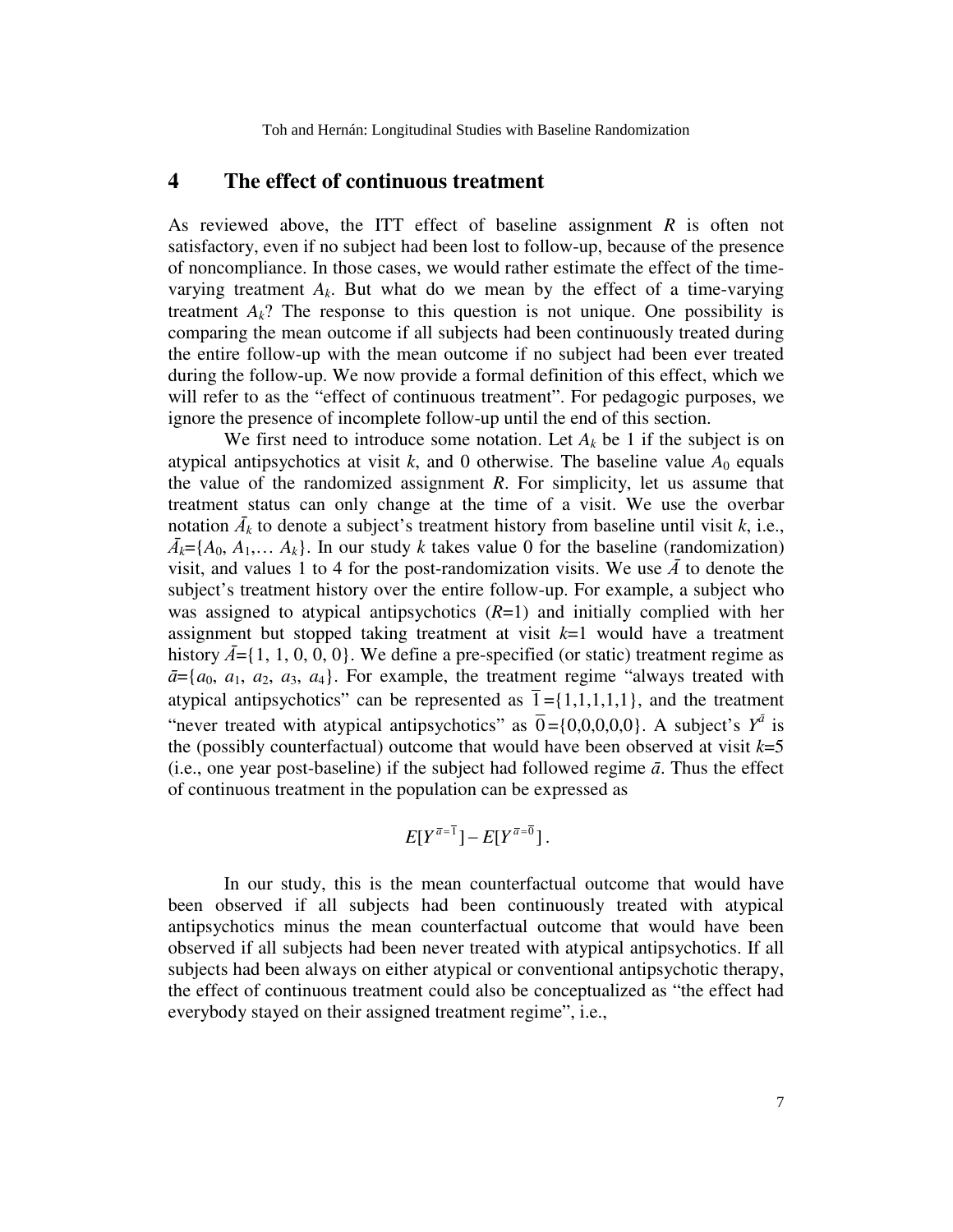$$
E[Y^{\overline{a}=\overline{1}} | R=1] - E[Y^{\overline{a}=\overline{0}} | R=0],
$$

because in randomized experiments groups *R*=1 and *R*=0 are expected to be exchangeable.

Unlike the ITT effect, the effect of continuous treatment does not depend on the degree of noncompliance with the assigned treatment during the follow-up period. But, unlike the ITT effect in the absence of loss to follow-up, the effect of continuous treatment cannot be consistently estimated by a simple comparison. Specifically, we cannot simply compare the mean outcome between those subjects who happened to follow the regimes  $\overline{1}$  "always treated with atypical antipsychotics" and  $\overline{0}$  "never treated with atypical antipsychotics", because subjects who followed those regimes did so for some particular reasons (e.g., their response to treatment or the severity of their condition) and are generally not exchangeable. For example, in our study subjects randomized to atypical antipsychotics  $R=1$  who did not require hospitalization during the follow-up were more likely to stay on their assigned treatment. As a result, the group of subjects who stayed on atypical antipsychotics  $\overline{A} = \overline{1}$  is the selected sample of subjects that either had low severity to start with or that responded well to atypical antipsychotics. That is, the contrast

$$
E[Y \mid R = 1, A = 1] - E[Y \mid R = 0, A = 0],
$$

which equals the contrast

$$
E[Y \mid \overline{A} = \overline{1}] - E[Y \mid \overline{A} = \overline{0}],
$$

will generally result in a biased estimate of the effect of continuous treatment, even if no subjects had been lost to follow-up. This contrast is usually known as the "per protocol" analysis. (Note that the sample estimates of the differences *E*[*Y* |  $R = 1$ ,  $\overline{A} = \overline{1}$ ] − *E*[*Y* |  $R = 0$ ,  $\overline{A} = \overline{0}$ ] and  $E[Y | \overline{A} = \overline{1}] - E[Y | \overline{A} = \overline{0}]$  will generally differ.)

Estimating the effect of continuous treatment may require data on the time-varying treatment and joint predictors of compliance and the outcome, and some sort of adjustment for such predictors. In an attempt to identify the main predictors of noncompliance, Table 2 shows the association between several factors and compliance with the assigned treatment by randomized arm. To estimate the odds ratios in the table, we fit a pooled logistic model for the probability of staying on the assigned treatment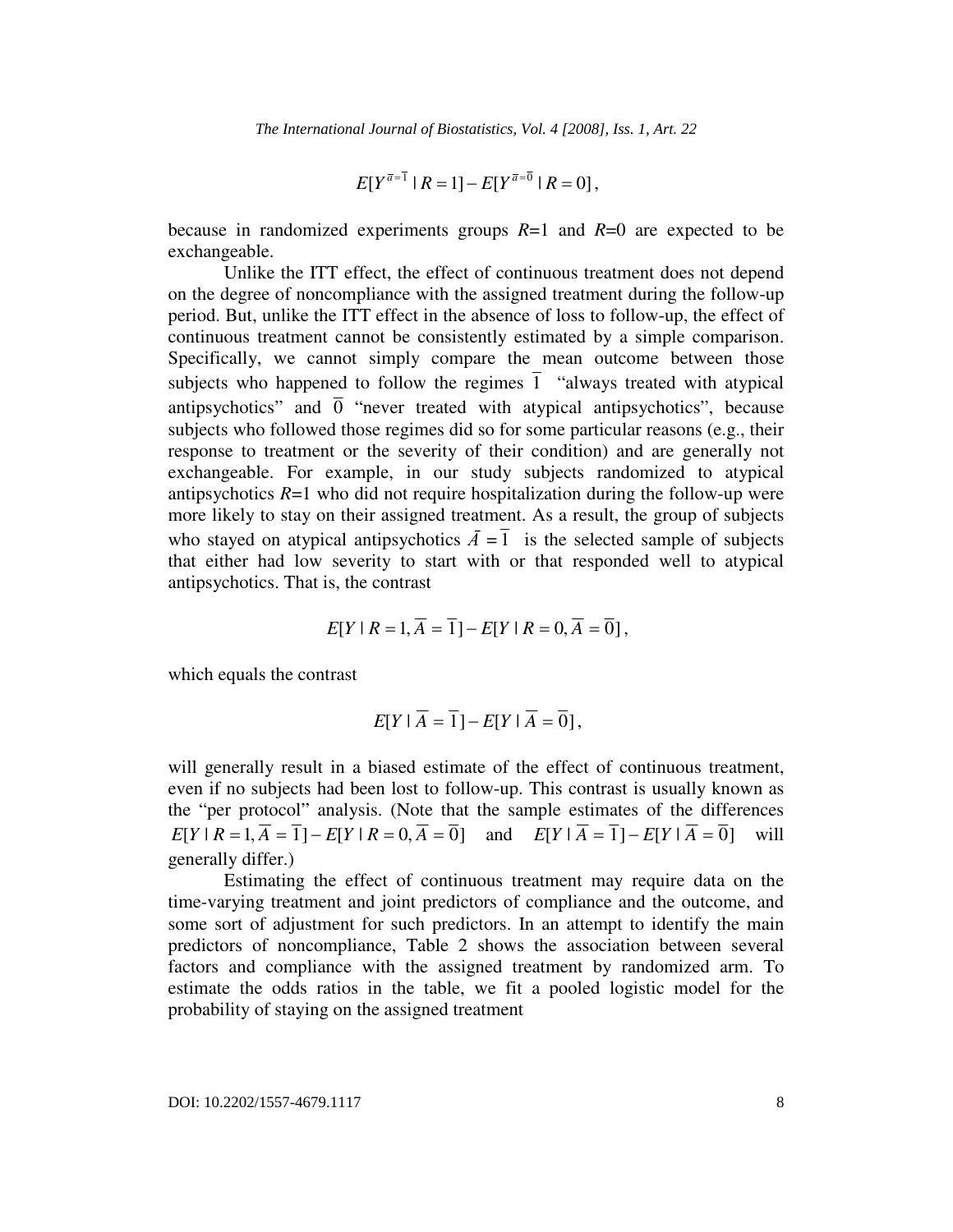$$
Pr[A_{k} = r \mid \overline{C}_{k} = \overline{0}, \overline{A}_{k-1} = \overline{r}, \overline{L}_{k} = \overline{l}_{k}, R = r]
$$

in each arm  $R=r$ , where  $L_k$  is the vector of time-varying covariates measured at visit *k*,  $\overline{L}_k = \{L_0, L_1, \ldots L_k\}$  is the history of measured covariates measured by visit  $k$ ,  $C_k$  is a time-varying censoring indicator that takes value 0 for subjects uncensored (i.e., with complete follow-up data) by time  $k$ , and value 1 otherwise, and  $\overline{C}_k = \{C_0, C_1, \ldots C_k\}$  is a subject's censoring history through *k*.  $\overline{C}_k = \overline{0}$  denotes complete follow-up through visit *k*. We assumed that  $L_k$  preceded  $A_k$  (our results were not sensitive to this assumption) and that  $\overline{L}_k$  could be appropriately summarized by the following variables: age at baseline, sex, ethnicity, time since randomization, and the following time-varying covariates: baseline and most recent BPRS and global assessment of functioning (GAF, smaller score indicates more severe dysfunction) scores, and a moderate or severe adverse event (1: yes; 0: no) and hospitalization  $(1: yes; 0: no)$  since last visit. These time-varying covariates span the domains of symptom severity, functioning, tolerability, and resource utilization. Each person contributed as many observations to the logistic model as visits she was under complete follow-up until abandoning her assigned treatment. The model did not include covariates to summarize prior treatment history  $\overline{A}_{k-1}$  because all subjects had the same treatment history while on their assigned treatment.

The analysis shown in Table 2 identifies some important predictors of noncompliance, such as recent symptom severity or hospitalization. Because these factors are also predictors of the outcome (which is, in fact, symptom severity at a later time), some sort of adjustment for these factors may be required. The need for an adjustment raises two issues.

First, adjustment for noncompliance often requires assumptions about the comparability of those who did and did not comply with the assigned treatment. In our example, some approaches would require the untestable assumption that all possibly time-varying factors (e.g., past BPRS score) that predict both treatment switching and symptoms severity at one year have been measured at all times and appropriately adjusted for. This reliance on empirically unverifiable assumptions makes the problem of causal inference from a longitudinal study with baseline randomization bear a striking resemblance to the problem of causal inference from an observational study.

Second, even if all the information required for noncompliance adjustment is available and even if all subjects had completed the follow-up, the use of standard adjustment methods (e.g., stratification, regression analysis, matching) may introduce selection bias when estimating the effect of continuous treatment. This selection bias will occur if the reasons for noncompliance at any time are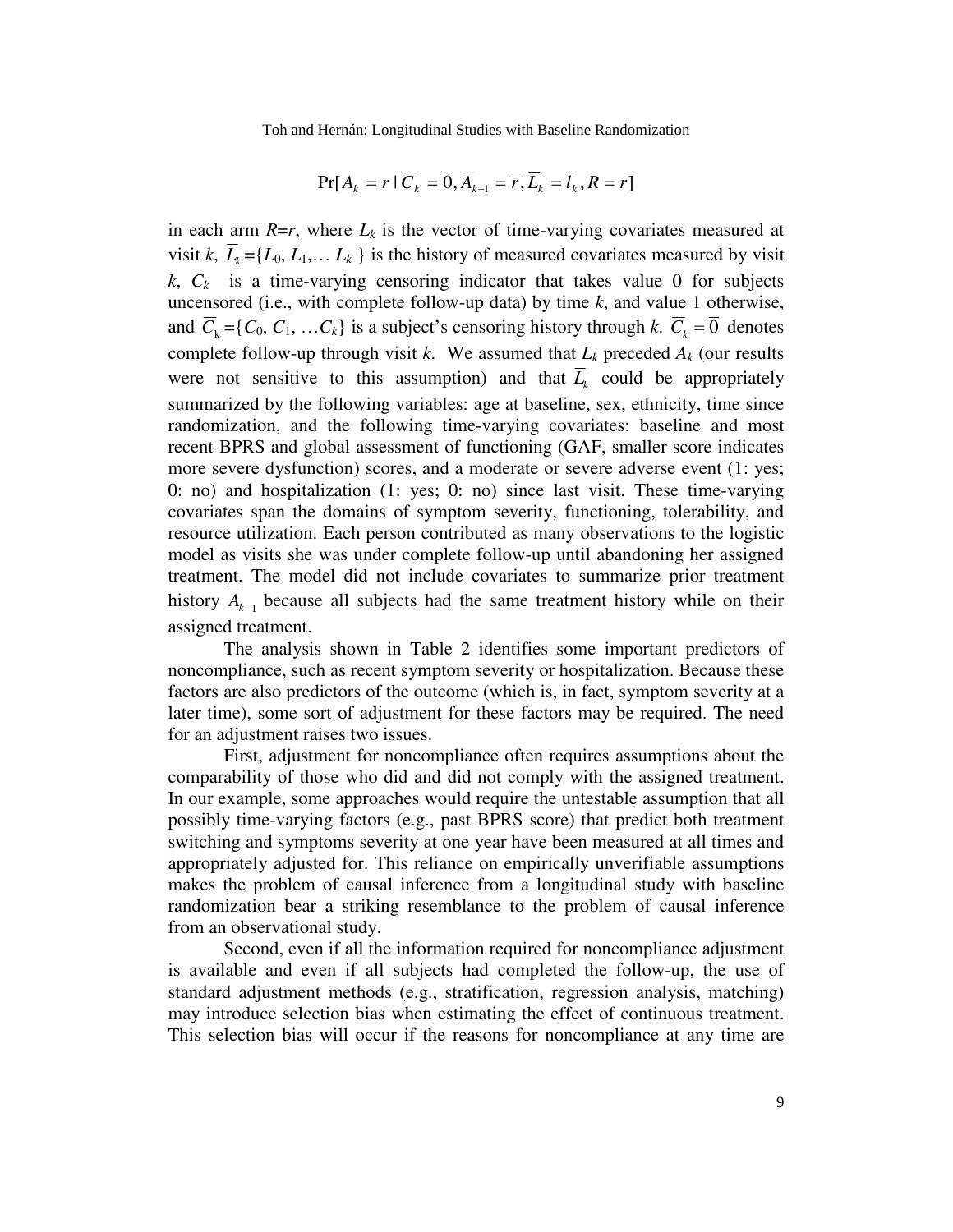affected by prior treatment received and by unmeasured determinants of the outcome (Hernán *et al.*, 2004). In this article we will use two analytic methods that do not introduce selection bias when adjusting for noncompliance: inverse probability weighting and g-estimation (Robins and Hernán, 2008). An additional advantage of some forms of g-estimation is that a consistent estimation of the effect of continuous treatment in a randomized study does not require untestable assumptions about the predictors of noncompliance. The next two sections describe these methods and their application to our study.

|                                         | Atypical                       | Conventional           |
|-----------------------------------------|--------------------------------|------------------------|
|                                         | antipsychotic arm              | antipsychotic arm      |
|                                         | $(\text{person-visits:1,240})$ | $(person-visits: 593)$ |
|                                         |                                |                        |
| Age (in years)                          | 0.99(0.97, 1.02)               | 1.00(0.98, 1.02)       |
| <b>Female sex</b>                       | 1.02(0.57, 1.83)               | 0.92(0.53, 1.60)       |
| White race                              | 1.16(0.66, 2.02)               | 1.03(0.61, 1.74)       |
| <b>Baseline BPRS</b>                    |                                |                        |
| < 25                                    | Reference                      | Reference              |
| $25 - 44$                               | 1.11(0.50, 2.44)               | 0.99(0.53, 1.81)       |
| $\geq$ 45                               | 0.74(0.21, 2.66)               | 0.64(0.21, 1.99)       |
| <b>Baseline GAF</b>                     |                                |                        |
| < 50                                    | 1.79(0.59, 5.37)               | 0.81(0.36, 1.82)       |
| $50 - 60$                               | 1.18(0.39, 3.52)               | 1.19(0.53, 2.65)       |
| $\geq 60$                               | Reference                      | Reference              |
| <b>BPRS</b> at current visit            |                                |                        |
| < 25                                    | Reference                      | Reference              |
| $25 - 44$                               | 2.17(1.15, 4.20)               | 1.31(0.70, 2.46)       |
| $\geq$ 45                               | 1.11(0.27, 4.62)               | 0.45(0.09, 2.28)       |
| <b>GAF</b> at current visit             |                                |                        |
| < 50                                    | 0.84(0.31, 2.27)               | 0.90(0.39, 2.07)       |
| $50 - 60$                               | 1.08(0.44, 2.67)               | 1.28(0.63, 2.59)       |
| $\geq 60$                               | Reference                      | Reference              |
| <b>Adverse event since last visit</b>   | 2.36(1.34, 4.16)               | 1.98(1.16, 3.37)       |
| <b>Hospitalization since last visit</b> | 2.40(1.14, 5.05)               | 0.78(0.29, 2.10)       |

**Table 2.** *Odds ratio (95% confidence interval) of treatment discontinuation by randomized arm \**

\* BPRS: Brief Psychiatric Rating Scale score; GAF: global assessment of functioning score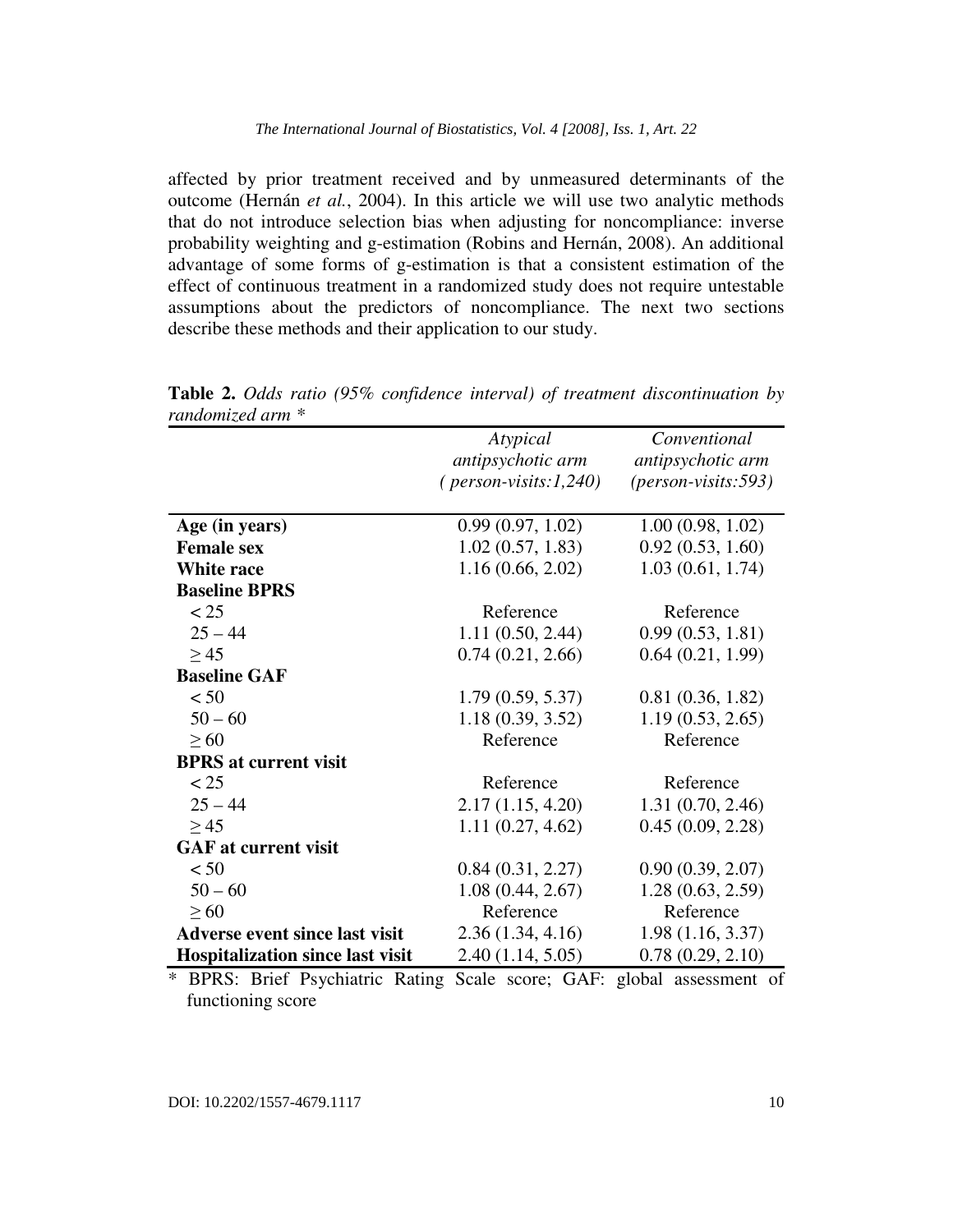In this section we have so far ignored the problem of incomplete follow-up. Table 3 shows the association between loss to follow-up and the measured covariates in the trial. We now combine our previous discussion on incomplete follow-up with the current discussion on noncompliance to clarify that the effect of interest is not simply the effect of continuous treatment, but the *effect of continuous treatment under complete follow-up.* Let  $\overline{C}$  a subject's censoring history from baseline until the end of follow-up (one year in our trial). Then the effect of continuous treatment under complete follow-up is defined as

$$
E[Y^{\overline{a}=\overline{1},\overline{c}=\overline{0}}]-E[Y^{\overline{a}=\overline{0},\overline{c}=\overline{0}}].
$$

That is, we would like to estimate the effect of continuous treatment if everybody had fully adhered to the follow-up procedures specified in the study protocol. The reasoning that we used for adjustment for noncompliance also applies to incomplete follow-up: we may need to identify the joint predictors of complete follow-up and the outcome, and adjust for them using methods that do not introduce selection bias, such as inverse probability weighting and g-estimation.

|                              | Atypical                       | Conventional             |
|------------------------------|--------------------------------|--------------------------|
|                              | antipsychotic arm              | <i>antipsychotic arm</i> |
|                              | $(\text{person-visits:1,240})$ | $(person-visits: 593)$   |
|                              |                                |                          |
| Age (in years)               | 0.99(0.97, 1.00)               | 0.99(0.97, 1.02)         |
| <b>Female sex</b>            | 0.90(0.62, 1.30)               | 1.21(0.70, 2.09)         |
| White race                   | 0.64(0.45, 0.91)               | 0.59(0.34, 1.01)         |
| <b>Baseline BPRS</b>         |                                |                          |
| < 25                         | Reference                      | Reference                |
| $25 - 44$                    | 0.67(0.43, 1.05)               | 1.18(0.58, 2.38)         |
| $\geq$ 45                    | 0.47(0.21, 1.04)               | 0.69(0.21, 2.25)         |
| <b>Baseline GAF</b>          |                                |                          |
| < 50                         | 1.34(0.68, 2.64)               | 1.52(0.51, 4.57)         |
| $50 - 60$                    | 1.43(0.75, 2.71)               | 1.79(0.62, 5.19)         |
| $\geq 60$                    | Reference                      | Reference                |
| <b>BPRS</b> at current visit |                                |                          |
| < 25                         | Reference                      | Reference                |
| $25 - 44$                    | 1.40(0.93, 2.12)               | 2.32(1.21, 4.42)         |
| $\geq$ 45                    | 2.02(0.90, 4.55)               | 3.42 (1.17, 9.98)        |

**Table 3.** *Odds ratio (95% confidence interval) of loss to follow-up by randomized arm \**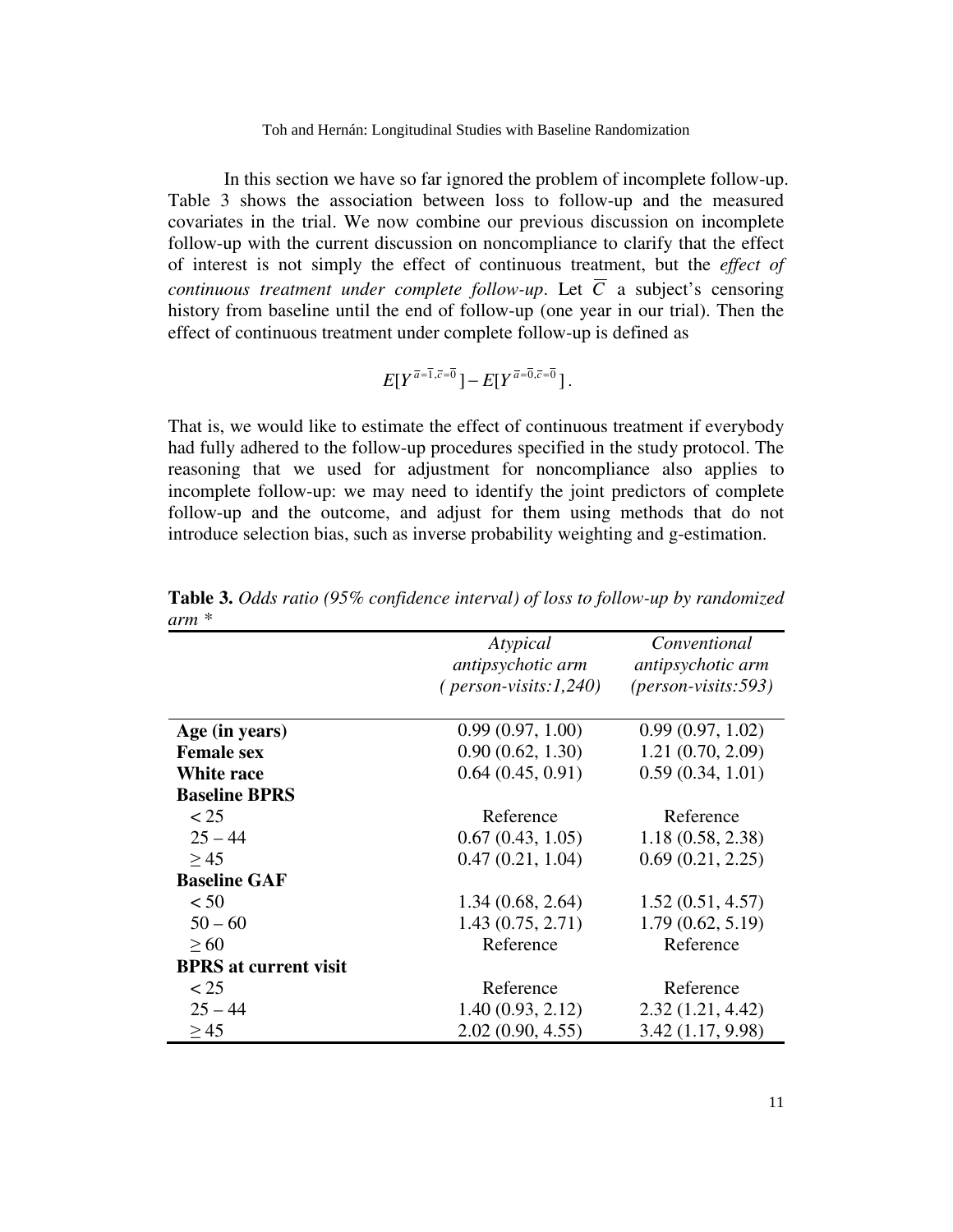| <b>GAF</b> at current visit             |                  |                  |
|-----------------------------------------|------------------|------------------|
| < 50                                    | 1.36(0.73, 2.53) | 1.12(0.41, 3.02) |
| $50 - 60$                               | 1.19(0.69, 2.06) | 0.77(0.31, 1.92) |
| > 60                                    | Reference        | Reference        |
| <b>Adverse event since last visit</b>   | 1.24(0.86, 1.81) | 0.97(0.55, 1.70) |
| <b>Hospitalization since last visit</b> | 1.93(1.09, 3.42) | 0.69(0.20, 2.46) |

*The International Journal of Biostatistics, Vol. 4 [2008], Iss. 1, Art. 22*

\* BPRS: Brief Psychiatric Rating Scale score; GAF: global assessment of functioning score

#### **5 Inverse probability weighting**

The ideal procedure to estimate the effect of continuous treatment under complete follow-up would be to (i) randomize subjects to either  $R=1$  or  $R=0$ , (ii) force all subjects in the  $R=1$  arm to take treatment  $A_k=1$  at all times  $k$ , (iii) similarly force all subjects in the  $R=0$  arm to take treatment  $A_k=0$  at all times k, and (iv) force all subjects to be under follow-up for the entire duration of the study. If this protocol were enforced, the effect would be consistently estimated by the contrast  $E[Y | \overline{A} = \overline{1}] - E[Y | \overline{A} = \overline{0}]$ , i.e., the mean outcome among those who were continuously treated with *A*=1 minus the mean outcome among those who were continuously treated with *A*=0. Note that we do not need to restrict the analysis to the uncensored subjects (i.e., we do not have to calculate the mean conditional on  $C_k$  being 0 for all times  $k$ ) because, under the protocol described above, nobody is censored (i.e., everybody's  $C_k=0$  for all *k*).

Unfortunately for investigators, but luckily for the study subjects, forcing the subjects in the study population to adhere to any given protocol is near impossible in human studies. In most randomized studies, subjects are indeed randomized to either  $R=1$  or  $R=0$ , but their subsequent values of received treatment  $A_k$  (and censoring status  $C_k$ ) depend on their evolving covariate history, as shown in Table 2. Inverse probability weighting (IPW) is a method that uses the data from the actual randomized study population to simulate a "pseudopopulation" in which, under certain assumptions outlined below, subjects are randomly assigned to receive either treatment  $A_k=1$  or  $A_k=0$ , and remain under complete follow-up  $C_k=0$ , at each visit k, irrespective of their evolving covariate history. In such pseudo-population, we can calculate the difference in mean outcomes between those who were continuously treated with each treatment,  $E[Y | \overline{A} = \overline{1}] - E[Y | \overline{A} = \overline{0}]$ , to consistently estimate the effect of continuous treatment under complete follow-up.

The key assumption for IPW to be able to create such pseudo-population is that the investigators have measured all joint determinants of received treatment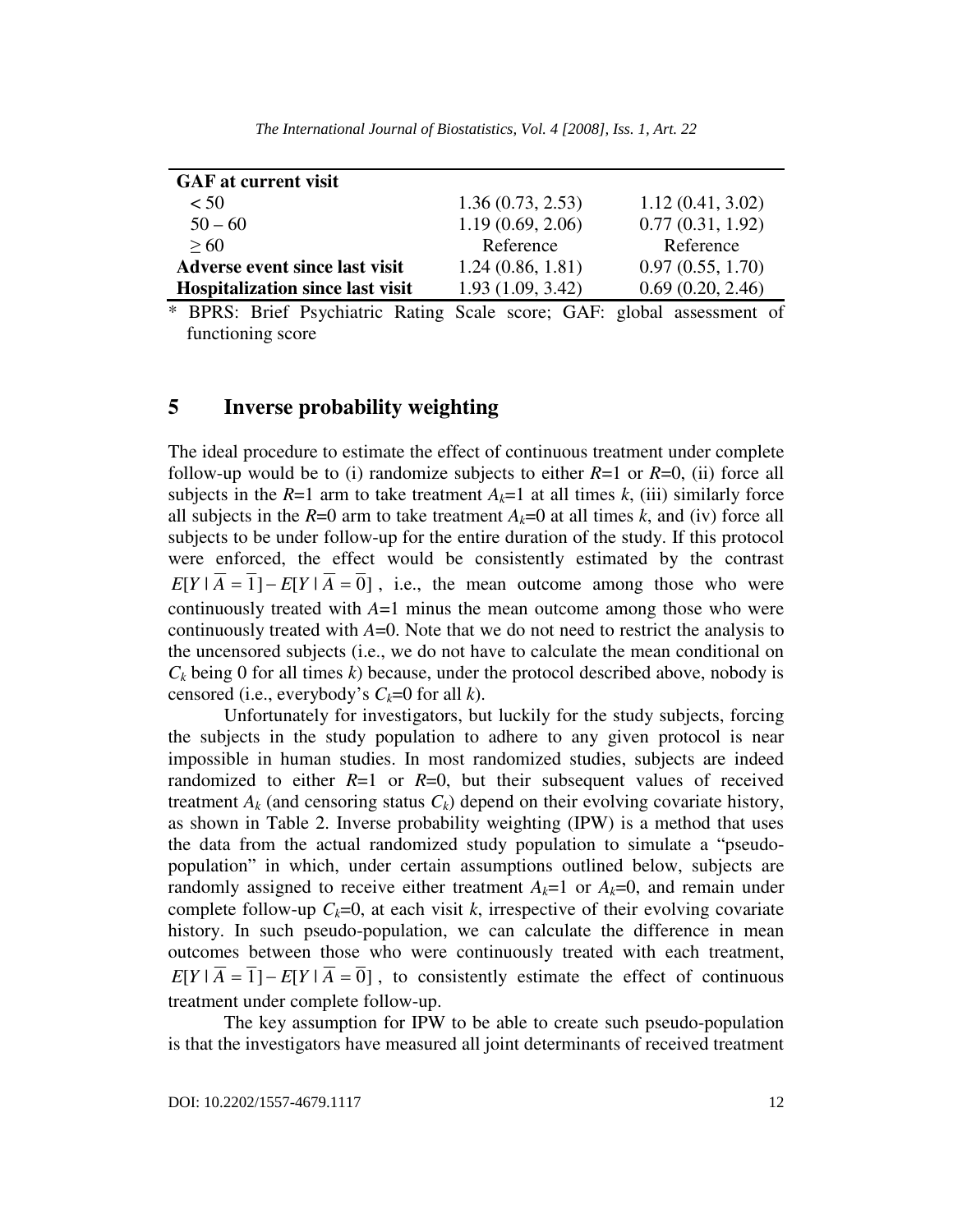*Ak* (or, equivalently, of compliance, with the assigned treatment *R*) and the outcome *Y*. This assumption of no unmeasured confounding, or exchangeability assumption, can be stated in many equivalent ways. Here is one of them: consider the pooled logistic model that we fit to estimate the associations shown in Table 2. The assumption of no unmeasured confounding says that any risk factor for *Y* that is not included in the model would be unassociated with the received treatment (odds ratio of 1) if it were included in the model. The assumption of no unmeasured confounding is also known as the assumption of sequential randomization because it is equivalent to assuming that, within levels of past treatment and covariate history, the value of the received treatment  $A_k$  at each visit was selected at random. In other words, IPW uses the assumption that the treatment regime in the study population was randomly assigned conditional on covariate history to simulate a pseudo-population in which the treatment regime is randomly assigned unconditional on covariate history. A similar assumption regarding censoring status in the study population is required to ensure that nobody is censored in the pseudo-population. IPW is, conceptually, the general version of standardization (Hernán and Robins, 2006). The method was first described by Robins in the contexts of compliance adjustment (Robins, 1993; Robins and Finkelstein, 2000) and of models for causal inference from complex longitudinal data (Robins, 1997). For a less technical description of the conditions required by IPW, see Hernán and Robins (2006) for non time-varying exposures, and Robins and Hernán (2008) for time-varying exposures. These conditions include the exchangeability assumption sketched above, and the positivity condition. That is, the requirement that the conditional probability of receiving either treatment  $A_k=1$  or  $A_k=0$  and of remaining under complete follow-up  $C_k=0$  is greater than zero (i.e., positive) for all covariate histories and at all visits. We assume that positivity holds throughout this paper.

The pseudo-population is simulated by reweighting the contributions of each study subject by a subject-specific inverse probability weight for treatment and censoring. We first describe the weights and then explain how we estimated them in our study.

The treatment weights are defined as

$$
W^A = \prod_{k=0}^4 \frac{f[A_k \mid \overline{C}_k = \overline{0}, \overline{A}_{k-1}, R]}{f[A_k \mid \overline{C}_k = \overline{0}, \overline{A}_{k-1}, \overline{L}_k, R]}
$$

where  $f[A_k]$  is the conditional density of  $A_k$ . These weights are referred to as inverse probability weights because the denominator of the weight is, informally, the probability that the subject received her own treatment history given her past treatment and covariate history. The numerator of the weights, which cannot be a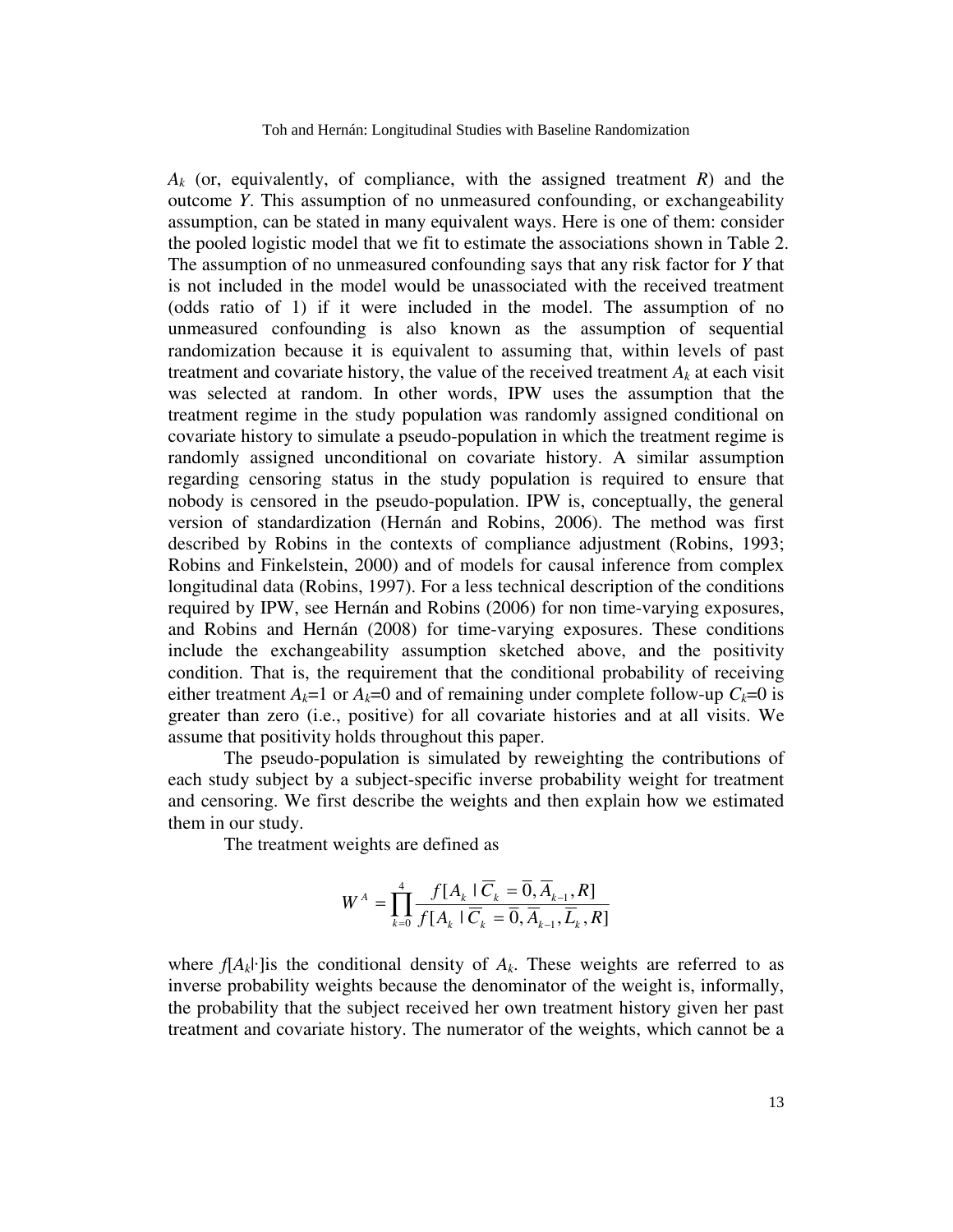function of the time-varying covariates in  $\overline{L}_k$ , is merely a stabilizing factor to reduce the variance of the estimator. Thus, these inverse probability weights are known as stabilized weights. Under the exchangeability assumption that all joint predictors of treatment  $A_k$  and the outcome *Y* are included in  $\overline{L}_k$ , IPW simulates a pseudo-population in which treatment was randomly assigned conditional, at most, on past treatment history  $\overline{A}_{k-1}$  but in which the effect of treatment on the outcome is the same as in the original (unweighted) study population.

The censoring weights are defined as

$$
W^C = \prod_{k=0}^4 \frac{\Pr[C_{k+1} = 0 \mid \overline{C}_k = \overline{0}, \overline{A}_k, R]}{\Pr[C_{k+1} = 0 \mid \overline{C}_k = \overline{0}, \overline{A}_k, \overline{L}_k, R]}
$$

for those subjects that completed the follow-up, and are set  $W^C$  equal to zero for the others. These weights are also inverse probability weights because the denominator of the weight is the probability that the subject completed the followup given her treatment and covariate history. The numerator, again not a function of the time-varying variables in  $\overline{L}_k$ , helps stabilize the weight. Under the exchangeability assumption that all joint predictors of incomplete follow-up  $C_k$ and the outcome *Y* are included in  $\overline{L}_k$ , IPW simulates a pseudo-population in which everybody completed the follow-up (i.e., in which censoring was abolished) but in which the effect of treatment on the outcome is the same as in the original (unweighted) study population. We used these censoring weights to obtain the inverse probability weighted ITT estimate under complete follow-up in section 2. The inverse probability weight used in our IPW analysis is the product  $W^{4}$ <sup> $\times$ </sup>  $W^{C}$ .

The inverse probability weights are unknown but can be estimated from the data. In our study, we estimated the denominator of the treatment weights  $W^A$ by fitting, separately in each arm *R*=*r*, the pooled logistic model for  $Pr[A_k = r \mid \overline{C}_k = \overline{0}, \overline{A}_{k-1} = \overline{r}, \overline{L}_k = \overline{l}_k, R = r]$  described above to generate Table 2, except that the categorical variables for the BPRS and GAF scores were replaced by linear and quadratic terms for the score. Note that the additional assumption of no misspecification of the model used to estimate the weights is necessary for the method to provide consistent estimates.

Because few subjects who did not adhere to the assigned arm switched back to the originally assigned class of antipsychotics, we assumed that the probability of staying on the non assigned drug was 1 for the reminder of the follow-up. We estimated the numerator of the treatment weights  $W^A$  by fitting, separately in each arm  $R=r$ , a similar pooled logistic model that included only time since randomization as a covariate. The denominator of the censoring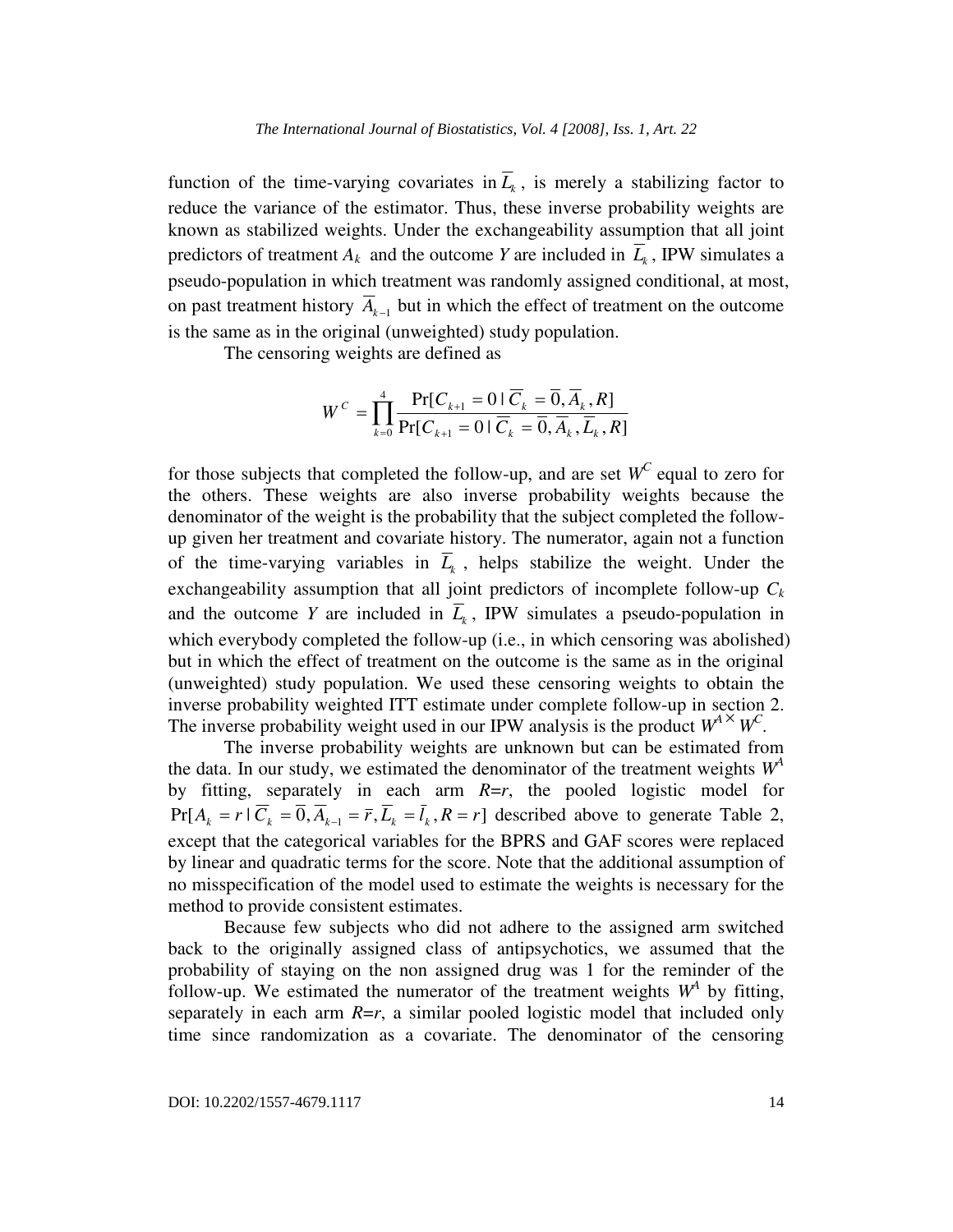weights  $W^C$  was estimated by fitting, separately in each arm, a pooled logistic model for

$$
Pr[C_{k+1} = 0 | \overline{C}_{k} = \overline{0}, \overline{A}_{k-1} = \overline{r}, \overline{L}_{k} = \overline{l}_{k}, R = r]
$$

that included the covariates listed above. Each person contributed as many observations to the logistic model as visits she was under complete follow-up. The numerator of the censoring weights was estimated by fitting a similar pooled logistic model except that it included only time since randomization and *Ak* as covariates.

The assignment of the estimated inverse probability weights  $W^{A} \times W^{C}$  to every subject in the population results in a pseudo-population in which, under the assumptions of IPW, all subjects undergo complete follow-up and the treatment received at each visit is randomly assigned conditionally on prior treatment history, but in which the effect of treatment is the same as in the original study population. The effect of continuous treatment under complete follow-up can now be estimated by simply restricting the analysis to the members of the pseudopopulation that always adhered to their assigned treatment at baseline. That is, by conducting a "per protocol" analysis in the pseudo-population. Note that, if our outcome of interest had been continuously measured during the follow-up (e.g.,  $survival$ ) — as opposed to the situation in our study in which the outcome was only measured at the end of follow-up ― then we could have conducted an "on treatment" analysis in the pseudo-population, i.e., censoring subjects at the first time they deviated from their assigned treatment.

In our study, we computed the inverse probability weighted mean of the outcome in subjects assigned to *R*=1 who remained on atypical antipsychotics for the entire duration of the study  $(N=205)$ , and in subjects assigned to  $R=0$  who remained on conventional antipsychotics for the entire duration of the study (N=56). The estimated weights  $W^4$ <sup>*×*</sup>  $W^C$  had a mean of 0.98 (their expected mean is 1) and their values ranged from 0.37 to 2.77 in the censored population. Equivalently, we fit the weighted least squares model

$$
E[Y \mid R] = \theta_0 + \theta_1 R
$$

to these 261 subjects, in which the parameter  $\theta_1$  is the causal effect of interest (in the scale of the mean difference). The effect of continuous treatment that we estimated by applying this IPW approach to our study was  $-1.53$  (95% CI:  $-5.46$ , 2.39). To account for the correlation induced by the use of inverse probability weights, we used a generalized estimating equation (Liang and Zeger, 1986) program (e.g., option "repeated" in SAS proc genmod) that outputs a robust variance estimator. The 95% CIs obtained from the robust variance are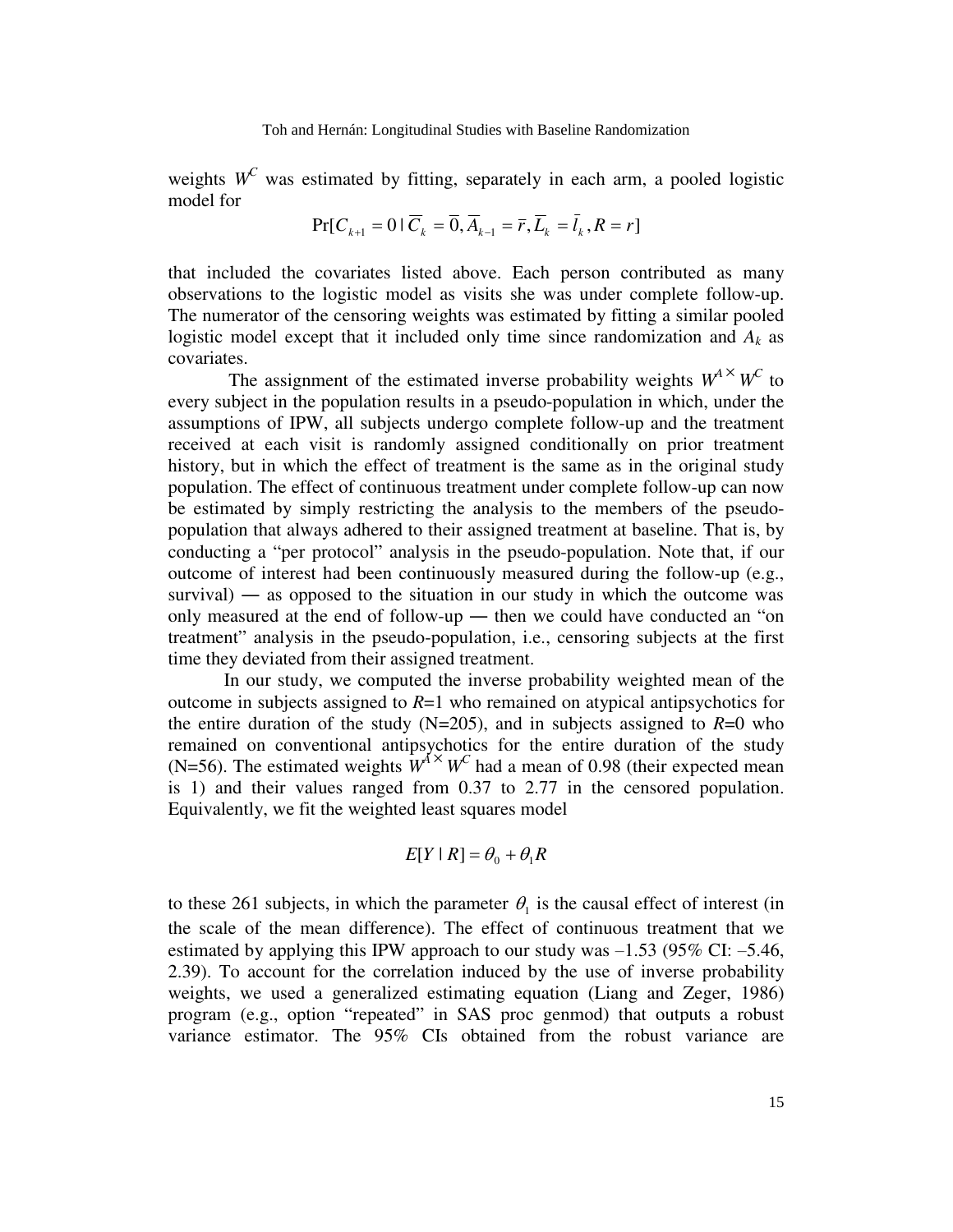conservative (i.e., their coverage is at least 95% in large samples). Using either bootstrapping or a variance estimator that explicitly incorporates how the weights were estimated would have resulted in slightly narrower confidence intervals, as discussed by Robins (1999).

The IPW approach described in the previous paragraph used data from all subjects to estimate the inverse probability weights, but the final (weighted) contrast only included data from subjects who fully adhered to baseline treatment and remained uncensored through the end of the study. However, it may be reasonable to argue that the mean outcome in pseudo-population subjects who took atypical antipsychotics most, but not all, of the time will be closer to the mean outcome in subjects who took atypical antipsychotics all the time than to that in subjects who never took atypical antipsychotics all the time. It could further be argued that the mean outcome of subjects who took atypical antipsychotics half of the time would be somewhere in between the mean outcomes of subjects who took atypical antipsychotics most of the time and those who almost never took atypical antipsychotics. In other words, we may believe that there is a dose-response relation between duration of use of atypical antipsychotics and symptom severity of schizophrenia. In our study, we chose to represent our dose-response beliefs by the model

$$
E[Y^{\bar{a},\bar{c}=\bar{0}}] = \psi_0 + \psi_1 \sum_{m=0}^{M} d(a)_m ,
$$

where  $d(a)_m$  is an indicator for use of atypical antipsychotics on day  $m$  (1; yes, 0; no), and  $\sum_{m=0}^{M}$ *m*  $d(a)_m$  $\mathbf{0}$  $(a)_m$  is the duration of atypical antipsychotic treatment from baseline at day  $m=0$  to the end of follow-up at day  $m=M$  (in our study  $M=365$ ). The parameter  $\psi_1$  from this model measures the increase (or decrease) in the mean outcome per each additional time period on atypical antipsychotic treatment, and  $\psi_1 \times 365$  measures the effect of continuous atypical antipsychotic use compared with no use of atypical antipsychotic treatment. This model is referred to as a marginal structural model (MSM) (Robins *et al.*, 2000) because it models the marginal (unconditional) mean of the counterfactual outcomes, and models for functionals of counterfactual outcomes are often referred to as structural models. Our MSM provides a mapping from any static treatment regime  $\bar{a}$  to the mean response  $E[Y^{\bar{a},\bar{c}=\bar{0}}]$  under the assumptions that the mean outcome is a linear function of the duration of treatment over the entire follow-up. If necessary, this assumption can be relaxed by proposing a more complex model. For example, one may relax the assumption of linear dependence by adding a quadratic term

DOI: 10.2202/1557-4679.1117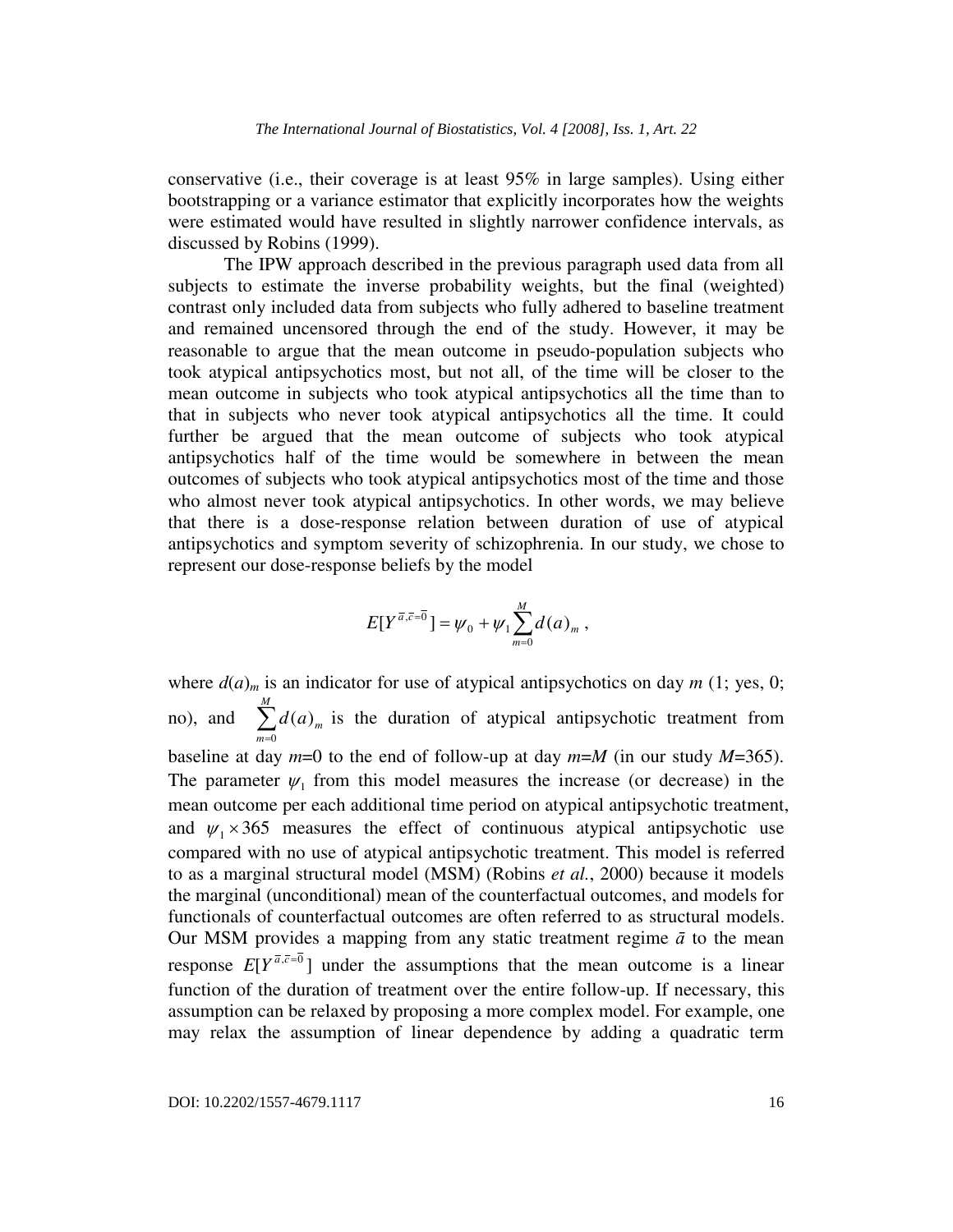for  $\sum_{m=0}^{M}$ *m*  $d(a)_m$  $\mathbf{0}$  $(a)_m$ , and the assumption of equal effect of treatment taken at different

times during the follow-up by replacing  $\sum_{m=0}^{M}$ *m*  $d(a)_m$  $\int_{0}^{M} d(a)_{m}$  by, say,  $\sum_{m=18}^{M}$ *m*  $d(a)_m$ 180  $(a)_{m}$ .

The parameters of our MSM can be consistently estimated by estimating the parameters of the regression model

$$
E[Y | \overline{A}] = \beta_0 + \beta_1 \sum_{m=0}^{M} d(A)_m
$$

in the pseudo-population, that is, by fitting a weighted least squares model in which each study subject receives the estimate of her inverse probability weight  $W^A$ <sup> $\times$ </sup> *W<sup>C</sup>*. The estimated weights in the entire pseudo-population had mean 1.00 (range: 0.16, 6.89). Our estimate of the effect of continuous treatment from the MSM with a robust variance estimator was: —2.52 (95% CI: —6.07, 1.04).

In summary, we used IPW to estimate the effect of continuous treatment under complete follow-up by using two strategies. First, we eluded making any assumptions about the dose-response relation between use of atypical antipsychotics and symptoms severity by restricting the analysis to those who fully complied with their assigned treatment during the follow-up. Second, we made assumptions about the dose-response by fitting a linear model. The model allowed us to estimate the effect of interest by "borrowing information" from subjects that did not fully comply with their assigned treatment.

#### **6 G-estimation**

We now provide a conceptual description of g-estimation, another method to estimate the parameter  $\psi_1$  from the structural model above. G-estimation was first described by Robins (Robins, 1989; Robins, 1993). We describe g-estimation in four steps.

First, note that the counterfactual outcomes  $Y^{\bar{a}}$  are unmeasured predictors of the observed outcome *Y*. To see why, let us pick the counterfactual outcome  $Y^{\bar{a}=\bar{0}}$  under no treatment. In our study, subjects with large positive values of  $Y^{\bar{a}=\bar{0}}$ are those who would have developed a large increase in symptoms severity at the end of follow-up had they not received atypical antipsychotics, that is, the subjects with a worse prognosis. Thus the counterfactual outcome  $Y^{\bar{a}=\bar{0}}$  can be viewed as an individual's characteristic that, if known at baseline, would provide information about the individual's underlying predisposition for a bad outcome.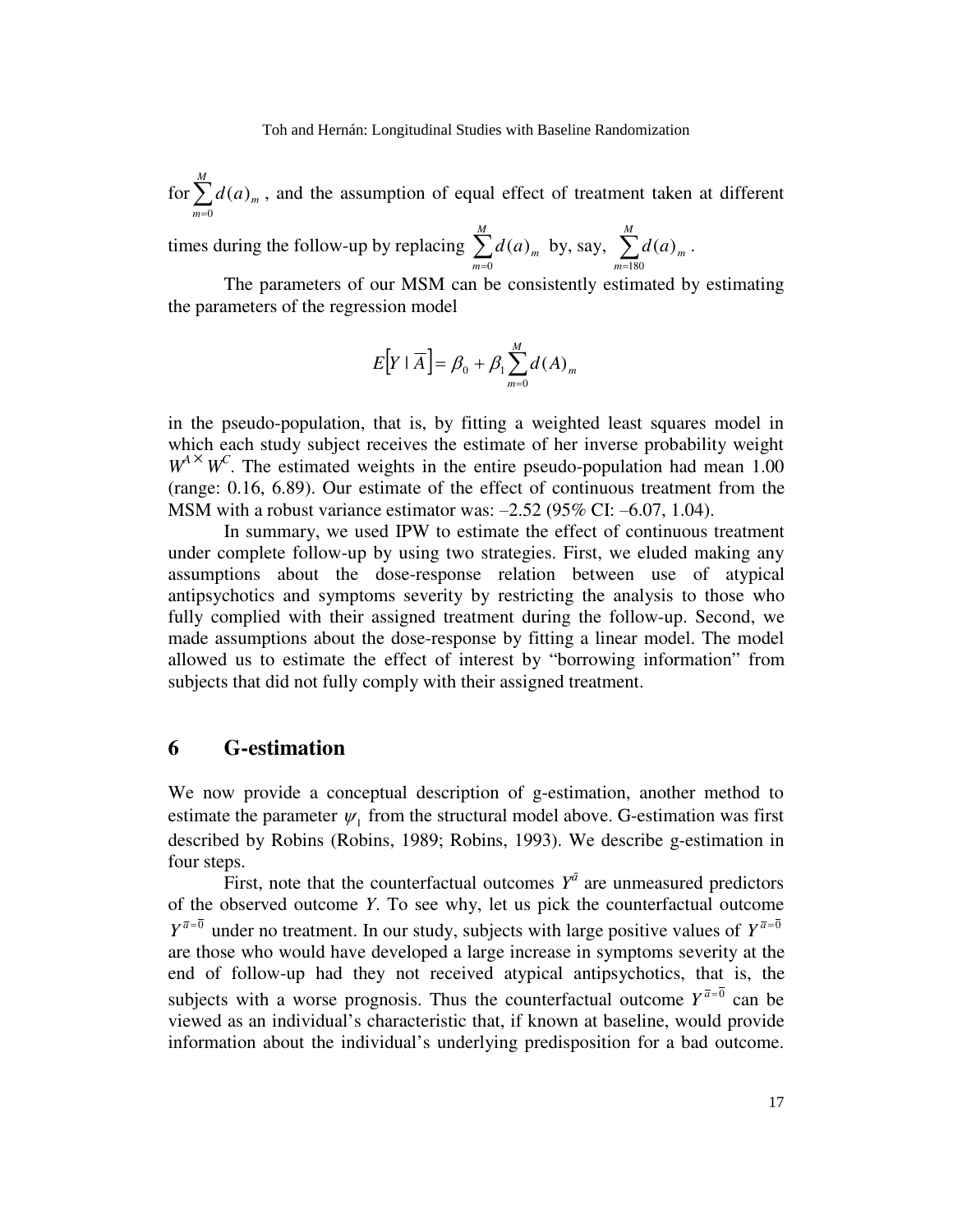Of course, the value of  $Y^{\bar{a}=\bar{0}}$  is missing for most subjects but, for the sake of the argument in this and the next paragraph, suppose that the value of  $Y^{\bar{a}=\bar{0}}$  were known for all subjects at baseline.

Second, note that the random treatment assignment *R* is, by definition of randomization, expected to be unassociated with any baseline variable. In particular, *R* is expected to be independent of  $Y^{\bar{a}=\bar{0}}$ , a baseline marker for severity. More precisely, the parameter  $\eta_1$  in the logistic model

$$
logit \Pr[R = 1 | Y^{\bar{a} = \bar{0}}] = \eta_0 + \eta_1 Y^{\bar{a} = \bar{0}}
$$

will be zero.

Third, note that we cannot know the value of the counterfactual outcome but, given several candidates, we have a method to rule out some of then. Imagine that an omniscient friend of ours added several variables to the study dataset. Let us refer to this collection of variables as  $H(p=1)$ ,  $H(p=2)$ ,... where p is an arbitrary index. Our friend guarantees us that only one of them is the counterfactual outcome  $Y^{\bar{a}=\bar{0}}$ , and challenges us to identify it. No big deal: we simply fit the model

$$
logit Pr[R = 1|H(p)] = \eta_0 + \eta_1 H(p)
$$

separately for each of the variables  $H(p=1)$ ,  $H(p=2)$ , etc., and choose the variable that results in the estimate of  $\eta_1$  that is closest to zero. For example, if we find that  $H(p=3)$  minimizes the absolute value of the estimate of  $\eta_1$ , then we would say that *H*( $p=3$ ) equals the counterfactual outcome  $Y^{\bar{a}=\bar{0}}$ . Only one more piece is needed to complete this conceptual description of g-estimation.

Fourth, let us assume that the structural model

$$
Y_i^{\bar{a}} = \psi_{0,i} + \psi_1 \sum_{m=0}^{M} d(a)_m
$$

holds for every individual *i* in the study. This deterministic subject-specific model is stronger than the model used in the previous section because the subjectspecific model assumes that  $\psi_1$  is the treatment effect for every single individual whereas the model in last section assumes that  $\psi_1$  is the treatment effect averaged over all subjects (i.e., the model in last section is a "mean model"). Below we explain how to estimate the parameter  $\psi_1$  by using the subject-specific model rather than the mean model of the previous section. However, we do not believe

DOI: 10.2202/1557-4679.1117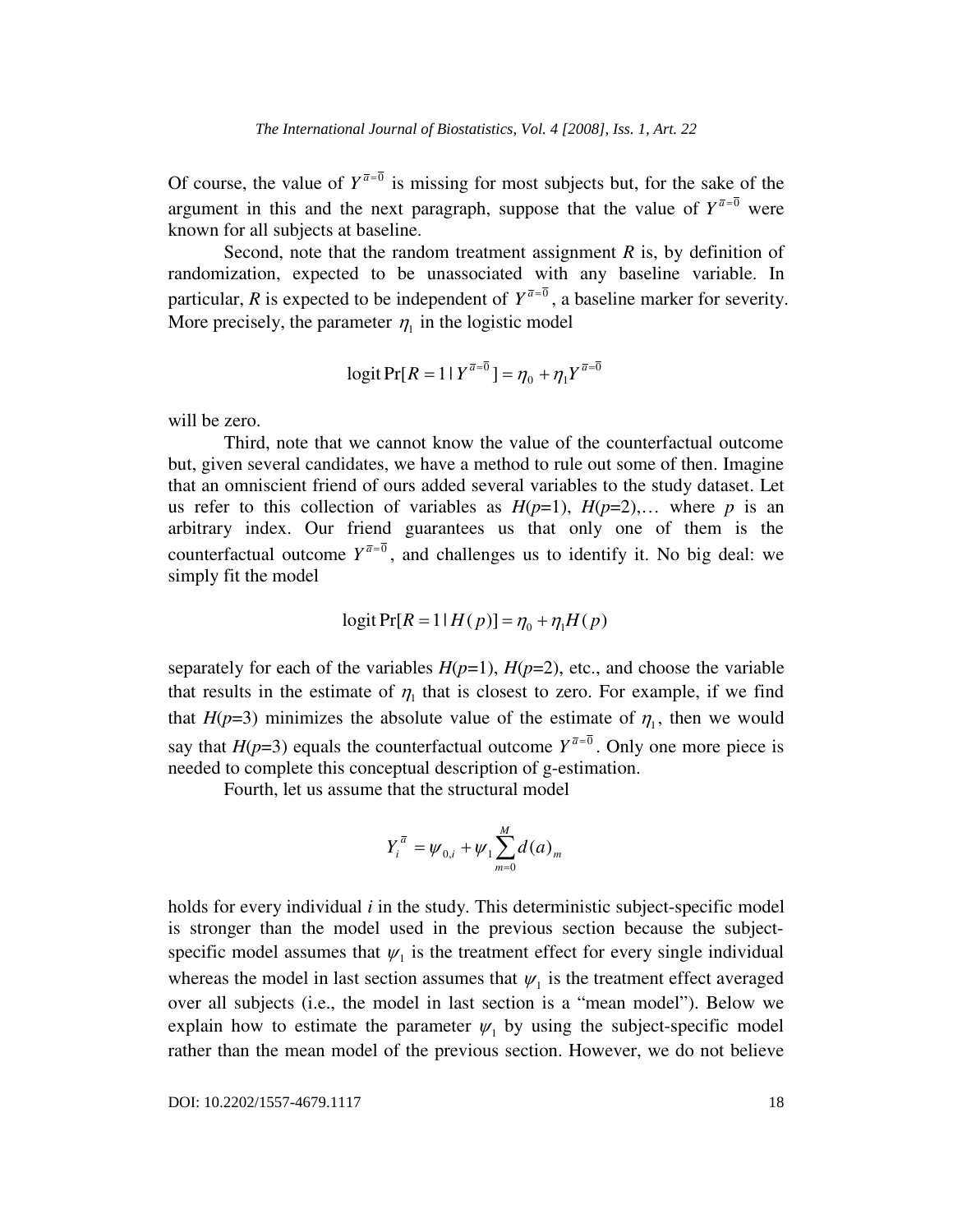that the subject-specific model holds. We use it only for pedagogic reasons: the gestimation procedure is easier to explain for the subject-specific model than for the mean model. Fortunately, it turns out that the g-estimation procedure described below to consistently estimate the parameter  $\psi_1$  under the subjectspecific model also estimates the parameter  $\psi_1$  under the mean model, which is our actual aim. See Robins and Hernán (2008) for technical details.

Clearly, the subject-specific parameter  $\psi_{0,i}$  is the counterfactual outcome under no treatment so the model can be rewritten as

$$
Y_i^{\bar{a}} = Y_i^{\bar{a}=\bar{0}} + \psi_1 \sum_{m=0}^M d(a)_m ,
$$

or

$$
Y_i^{\bar{a}=\bar{0}} = Y_i^{\bar{a}} - \psi_1 \sum_{m=0}^M d(a)_m.
$$

If the model holds for all counterfactual outcomes then it also holds for the observed outcome  $Y = Y^{\overline{A}}$ , which is just the counterfactual outcome under the actual treatment regime  $\overline{A}$ . Thus, we can rewrite the model as

$$
Y_i^{\bar{a}=\bar{0}} = Y_i - \psi_1 \sum_{m=0}^M d(A)_m .
$$

Under this model, if we knew the true value of the parameter  $\psi_1$ , then we could calculate the value of  $Y^{\bar{\sigma}=\bar{0}}$  for all subjects. But if we knew the true value of  $\psi_1$ , we would not need to use g-estimation! The whole point of this section is describing a method to estimate  $\psi_1$ , so how does it help us having learned that the true value of  $\psi_1$  can be used, under our modeling assumptions, to calculate the counterfactual outcome  $Y^{\bar{a}=\bar{0}}$ ? We have reached the core of g-estimation: We can simply guess the value of  $\psi_1$ , use our guessed value to calculate a candidate for counterfactual outcome  $Y^{\bar{a}=\bar{0}}$ , and then check whether our guess was right by examining the estimate of  $\eta_1$  for our candidate variable. If our guess was not right, we keep guessing until we find the true value of  $\psi_1$  by checking the value of the estimate of  $\eta_1$ . More formally, we compute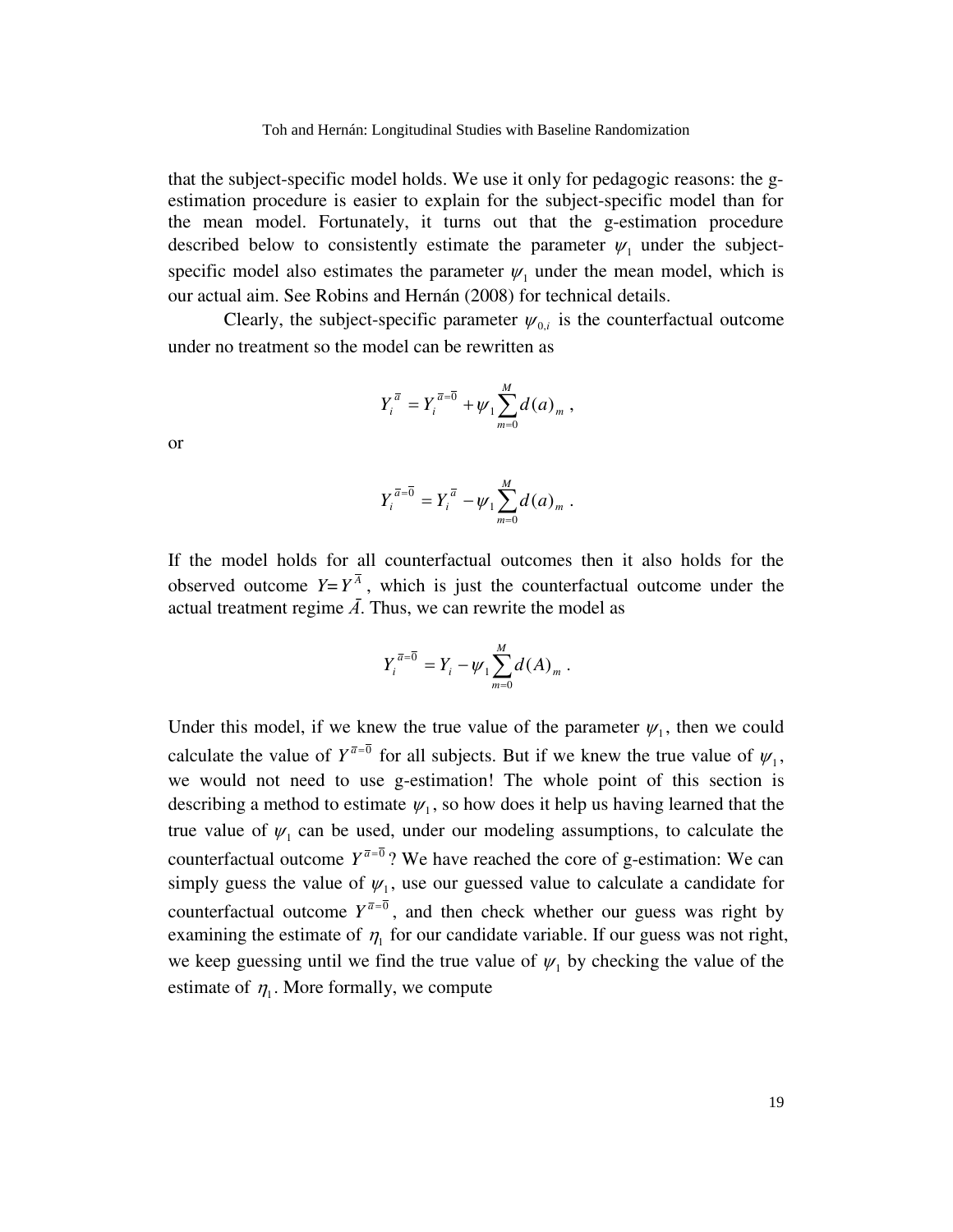$$
H_{i}(p) = Y_{i} - p \sum_{m=0}^{M} d(A)_{m}
$$

for a sufficiently wide and fine range of values of  $p$ . The g-estimate of  $\psi_1$  is the value of *p* that results in an  $H(p)$  that results in an estimate of  $\eta_1$  equal to zero. Although for a linear structural model, like the one considered in this example, a closed form estimator exists and thus g-estimation does not require an actual search over the range of *p*, such search will generally be necessary for more complex models (e.g., accelerated failure time models for survival analysis).

We now explain how to obtain a 95% confidence interval for  $\psi_1$ . For each value of *p* we conduct a test of the null hypothesis  $\eta_1 = 0$ . An  $(1-\alpha)\%$  confidence interval for  $\psi_1$  is formed by the values of p that result in estimates of  $\eta_1$  for which the null hypothesis  $\eta_1 = 0$  cannot be rejected at the  $\alpha$  level. Most standard software packages to estimate the parameters of a logistic model will automatically perform a Wald test for such null hypothesis and output the corresponding p-value, but any other large-sample test (e.g., score test) may be used. In fact, the estimating equations for  $\psi_1$  described in more theoretical presentations of g-estimation (and used in software written specifically for gestimation) correspond to the score test for  $\eta_1 = 0$  from the logistic model. See, for example, the Appendix of Hernán *et al.* (2005).

We have so far ignored the fact that some subjects were censored by incomplete follow-up before their outcome *Y* was measured, and thus cannot participate in the g-estimation procedure. To adjust for the possible selection bias introduced by this censoring, we conducted g-estimation in a pseudo-population simulated by assigning the inverse probability of censoring weights  $\overline{W}^C$  to all subjects who were uncensored in the study population. The estimated weights *WC* had a mean of 0.99 (range: 0.63, 2.53). The effect of continuous treatment that we obtained by applying (inverse probability weighted) g-estimation to our study was —1.50 (95% CI: —6.84, 3.84).

The random treatment assignment  $R$  is an example of an instrumental variable or instrument. The method of g-estimation described above exploits the expected independence between the counterfactual outcome and the instrument to estimate the parameters of structural models. Hence g-estimation is the general version of instrumental variable estimation for time-varying treatments (Hernán and Robins, 2006). For applications of g-estimation in the analysis of randomized experiments, see Mark and Robins (1993) and Cole and Chu (2005).

Because a g-estimation analysis, like an ITT analysis, relies on the actual randomization and thus does not require the untestable assumption of sequential randomization of treatment given the measured covariates, it can be referred to as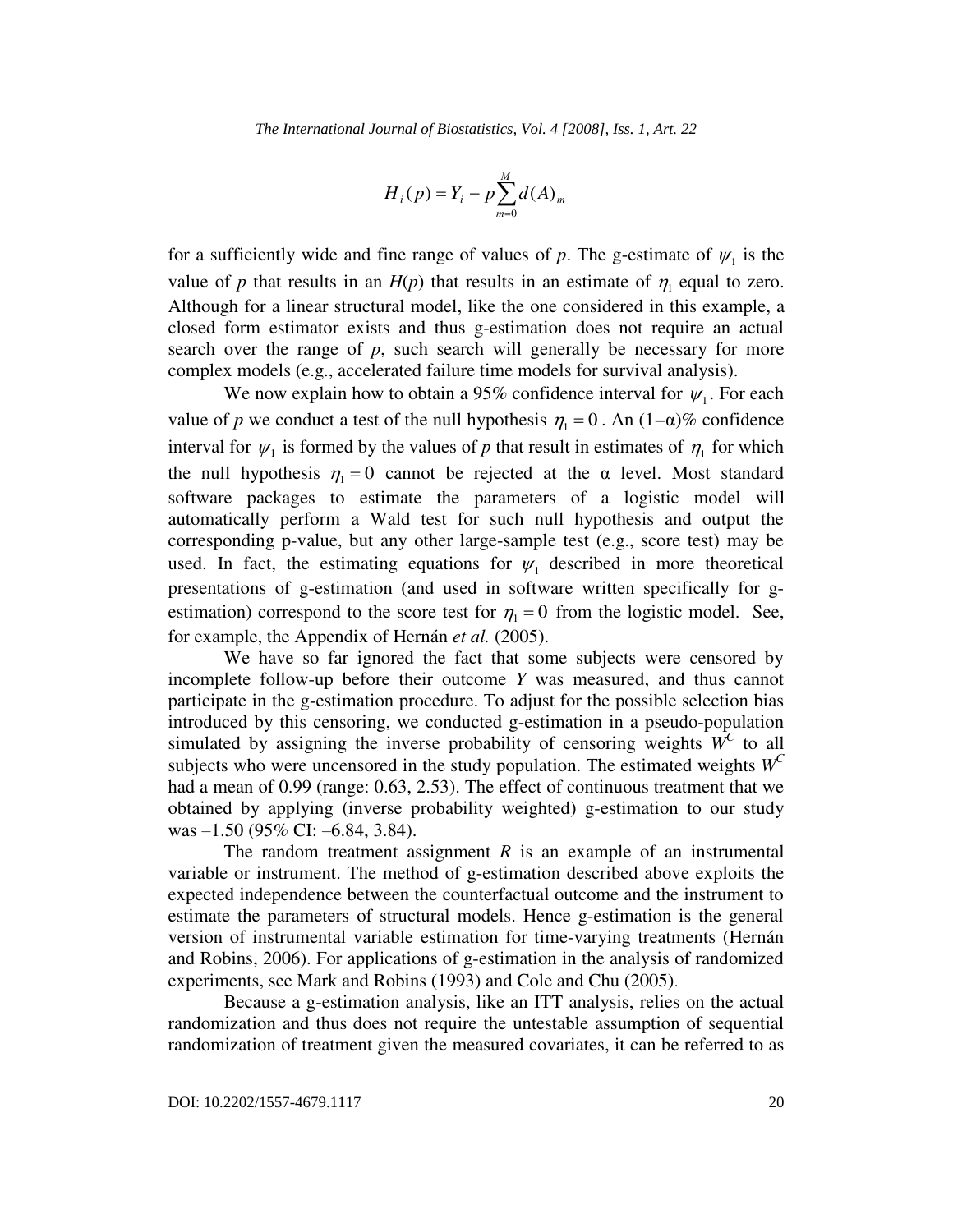a *randomized analysis*. In contrast, an IPW analysis that requires the untestable assumption of sequential randomization of treatment given the measured covariates can be referred to as an *observational analysis*. (This classification applies to assumptions regarding treatment, not censoring, because both gestimation and ITT analyses require IPW to adjust for censoring and thus both require the untestable assumption of sequential randomization of censoring given the measured covariates.) However, if one is willing to make the assumption of sequential randomization of treatment, then g-estimation can be easily modified to take advantage of this assumption. We now describe how to conduct an *observational analysis* based on g-estimation.

The assumption of sequential randomization of treatment given the measured covariates implies that no baseline predictors of the outcome, other than those measured and included in  $\overline{L}_k$ , will predict treatment  $A_k$  at any visit  $k$ . Consider the logistic model for logit Pr[ $A_k = a_k \mid \overline{C}_k = \overline{0}, \overline{A}_{k-1} = \overline{r}, \overline{L}_k = \overline{l}_k, R$ ] that we fit to estimate the probabilities in the denominator of the inverse probability of treatment weight  $W^A$ . The assumption of sequential randomization says that the coefficient of any baseline risk factor that is added to the model as a covariate is expected to be zero (odds ratio equal to 1). In particular, if we add the covariate  $Y^{\bar{a}=\bar{0}}$  and fit a logistic model for

$$
\Pr[A_k = a_k \mid \overline{C}_k = \overline{0}, \overline{A}_{k-1} = \overline{r}, \overline{L}_k = \overline{l}_k, R, Y^{\overline{a} = \overline{0}}],
$$

the parameter  $\eta_1$  for  $Y^{\bar{a}=\bar{0}}$  is expected to be zero (for comparability with the two models specified for IPW, one per randomization arm, we included product terms between *R* and all the other covariates except for  $Y^{\bar{a}=\bar{0}}$  in the model above). Of course, we do not know the value of  $Y^{\bar{a}=\bar{0}}$  for most subjects but we can use our structural model

$$
Y_i^{\bar{a}=\bar{0}} = Y_i - \psi_1 \sum_{m=0}^{M} d(A)_{m}
$$

to propose candidates

$$
H_{i}(p) = Y_{i} - p \sum_{m=0}^{M} d(A)_{m}
$$

for a sufficiently wide and fine range of values of p. Again, the g-estimate of  $\psi_1$ is the value of *p* that results in an  $H(p)$  that results in an estimate of  $\eta_1$  equal to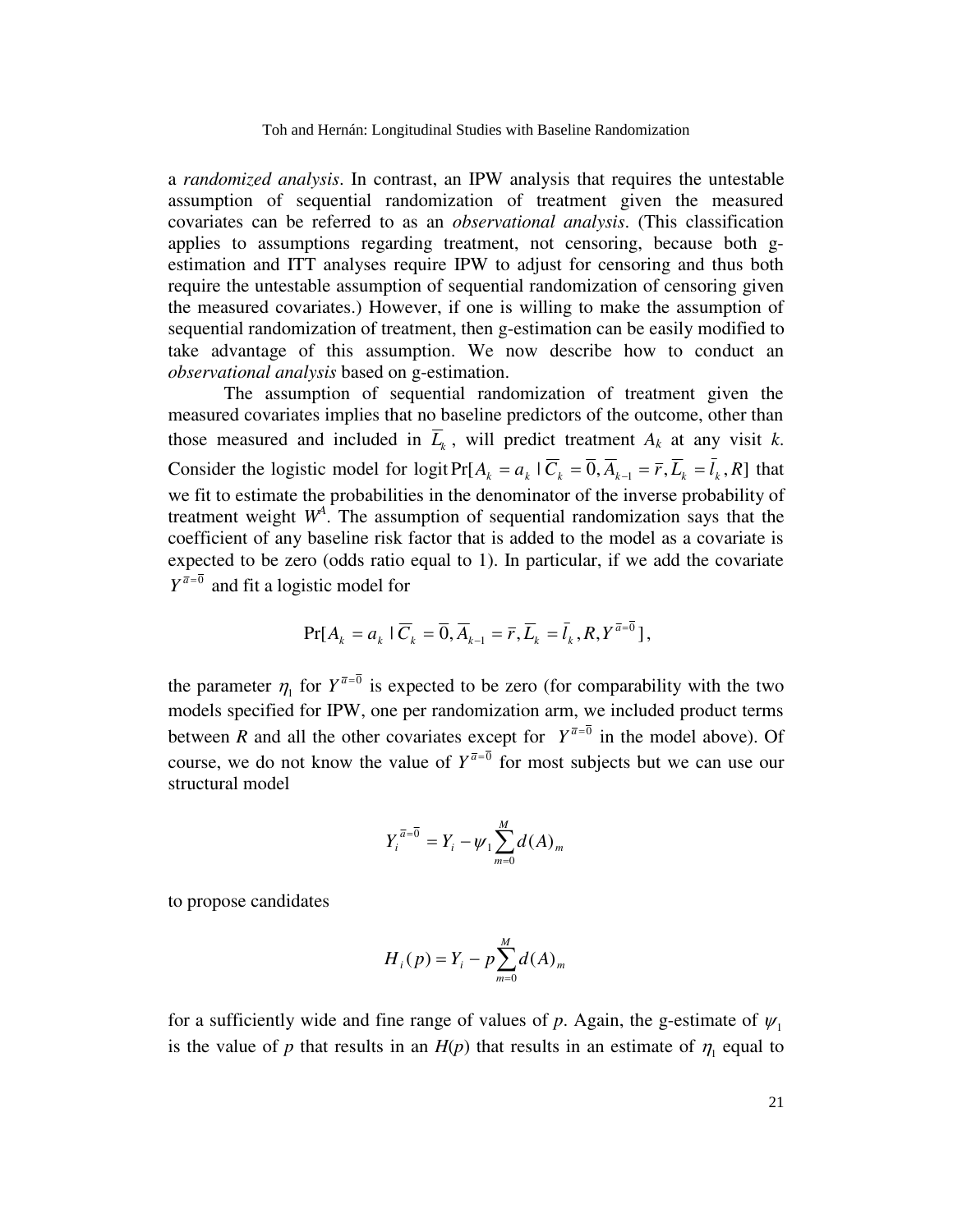zero. In our study, the effect of continuous treatment that we obtained by using an observational analysis based on (inverse probability weighted) g-estimation to our study was —2.64 (95% CI: —6.12, 0.84).

Finally, a comment about statistical efficiency in g-estimation. The gestimation procedures described above, and the analysis of our study, are based on adding the covariate  $H(p)$  to the logistic model. But note that the rationale behind g-estimation would carry through if we added a function of *H*(*p*) (say, its log), rather than  $H(p)$  itself, to the model. In fact, it can be shown that using certain functions of  $H(p)$  might result in a narrower confidence interval around the gestimate compared with using  $H(p)$ . However, although g-estimation based on the estimating function  $H(p)$  is possibly inefficient, it is also easy to carry out. On the other hand, the efficient g-estimator involves functions of  $H(p)$  that are hard to compute and whose description is beyond the scope of this paper (Robins, 1993). In our study, estimates based on several simple functions of  $H(p)$  (e.g., its log) were similar to the ones shown here using  $H(p)$  (data not shown).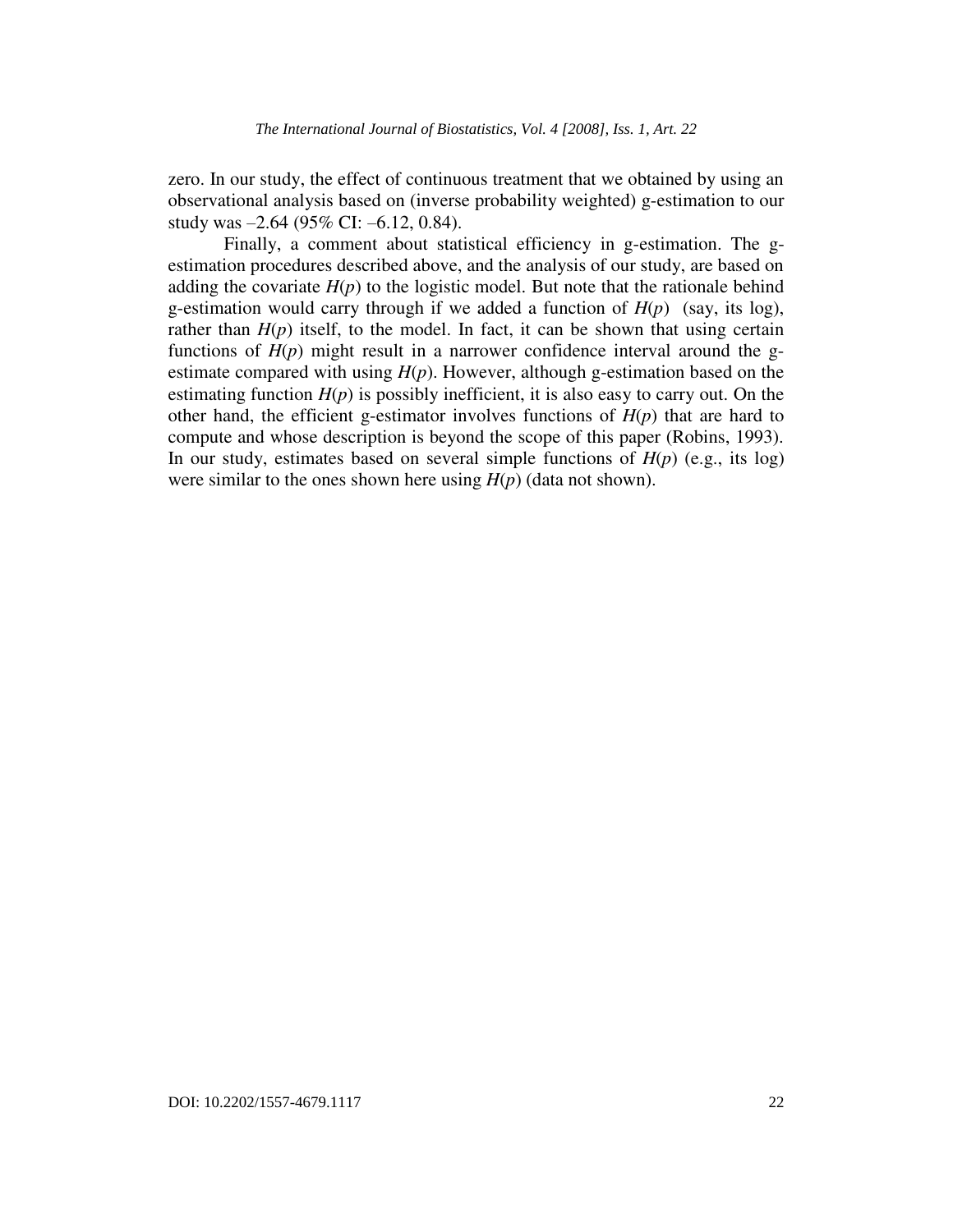|  |  |  | Table 4. Estimates of the causal effect of atypical antipsychotics on change in score of the Brief Psychiatric Rating |  |  |  |  |
|--|--|--|-----------------------------------------------------------------------------------------------------------------------|--|--|--|--|
|  |  |  | Scale (BPRS) at one year after randomization. See text for details.*                                                  |  |  |  |  |

|                                                                                           |                      | Initiation vs. No initiation    |                                        | Continuous use vs. No use |                                              |                                                   |               |  |
|-------------------------------------------------------------------------------------------|----------------------|---------------------------------|----------------------------------------|---------------------------|----------------------------------------------|---------------------------------------------------|---------------|--|
| <b>Method</b>                                                                             | Pseudo-ITT           | Complete-<br>case<br><b>ITT</b> | <b>ITT</b><br>$+ IPW$ for<br>censoring |                           | <b>IPW</b><br>for censoring and<br>treatment | G-estimation for treatment<br>+ IPW for censoring |               |  |
| <b>Assumptions</b>                                                                        |                      |                                 |                                        |                           |                                              |                                                   |               |  |
| <b>Censoring</b><br>Sequential randomization<br>+ correctly specified model               | $Un-$<br>conditional | $Un-$<br>conditional            | Conditional                            | Conditional               | Conditional                                  | Conditional                                       | Conditional   |  |
| <b>Treatment</b><br>Sequential randomization (conditional)<br>+ correctly specified model | N <sub>o</sub>       | N <sub>o</sub>                  | N <sub>o</sub>                         | Yes                       | Yes                                          | No                                                | Yes           |  |
| Correctly specified structural<br>(dose-response) model                                   | N <sub>o</sub>       | N <sub>o</sub>                  | N <sub>o</sub>                         | N <sub>o</sub>            | Yes                                          | Yes                                               | Yes           |  |
| No. of subjects in final contrast                                                         | $634 +$              | $365 \;$ ‡                      | $365 \pm$                              | $261\$                    | $365 \;$ ‡                                   | $365 \;$ ‡                                        | $365 \;$ ‡    |  |
| <b>Effect estimate</b>                                                                    | $-1.05$              | 0.42                            | $-0.86$                                | $-1.53$                   | $-2.52$                                      | $-1.50$                                           | $-2.64$       |  |
| 95% confidence interval #                                                                 | $-3.26, 1.16$        | $-2.36, 3.19$                   | $-3.88, 2.15$                          | $-5.46, 2.39$             | $-6.07, 1.04$                                | $-6.84, 3.84$                                     | $-6.12, 0.84$ |  |

\* ITT: intention-to-treat; IPW: inverse probability weighting

† Subjects with at least one post-randomization BPRS score recorded. The last available BPRS score was used

‡ Subjects with complete follow-up data

§ Subjects with complete follow-up data and full adherence to the assigned treatment

# Conservative 95% confidence intervals except for the pseudo-ITT and complete-case ITT analyses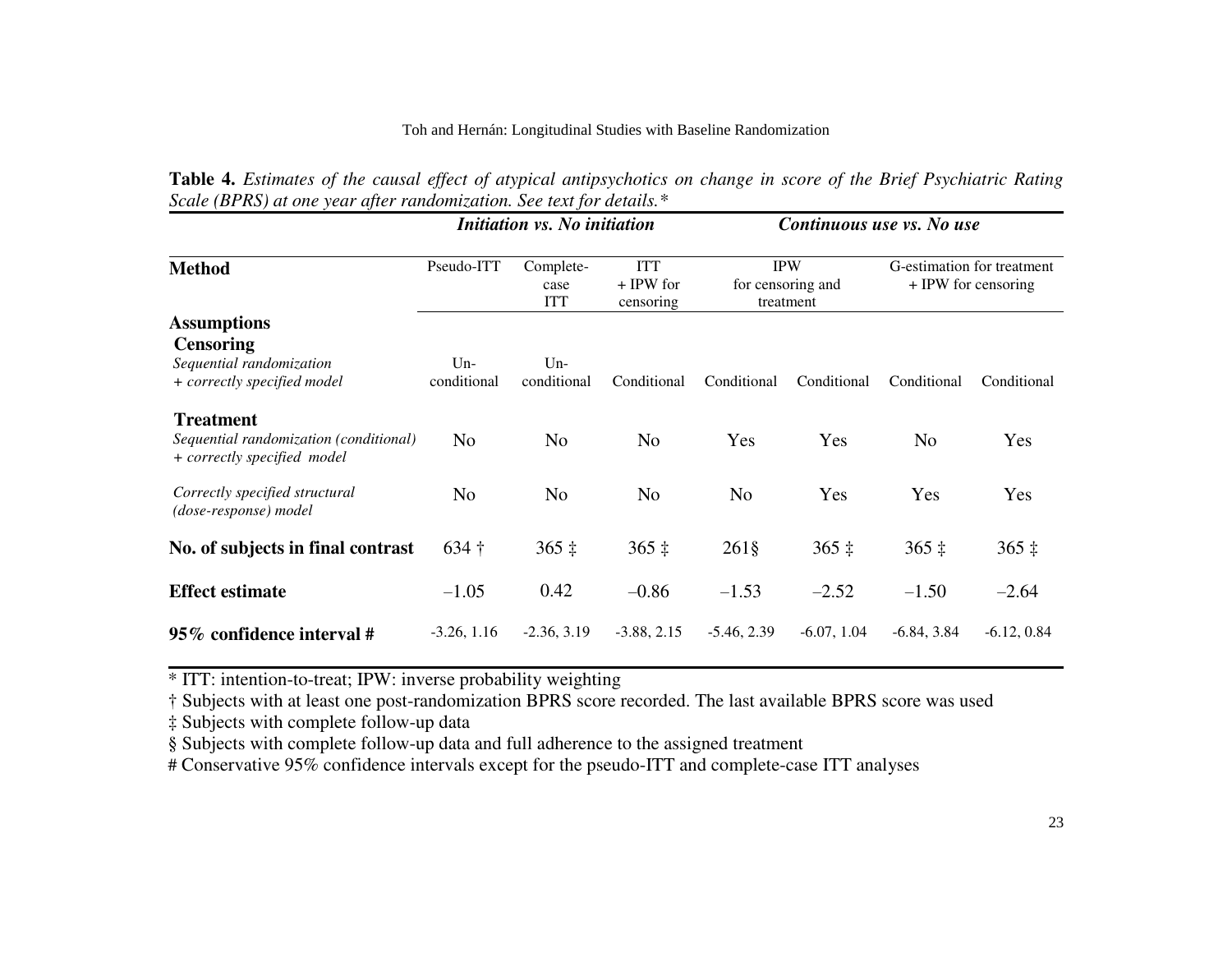### **7 Discussion**

Table 4 summarizes all the effect estimates that we have presented throughout the article. A cursory examination of the table shows that none of the estimates reached traditional statistical significance (i.e., all 95% CIs include null value) and thus it can be argued that none of them is different from zero. However, for the purposes of this discussion, we will regard these point estimates as coming from a larger study with much narrower confidence intervals.

The table has two parts: The first 3 columns show different estimates of the ITT effect; the last 4 columns show different estimates of the effect of continuous treatment. Let us discuss the ITT effect estimates first. An ITT analysis is usually the primary, and often the only, analysis of randomized experiments. As discussed above, there are good reasons why the ITT effect needs to be reported. However, the ITT effect is often presented as a straightforward analysis even when that is not the case. For example, in our study many subjects did not complete the follow-up and thus their outcome was unknown. As a result, any ITT-like analysis requires some additional assumptions to estimate the ITT effect under complete follow-up. The first two columns of Table 4 present the estimates from two common ITT-like analyses: the "last available observation carried forward" or pseudo-ITT analysis, and the "complete-case" ITT analysis.

A pseudo-ITT analysis assumes that 1) those with and without complete follow-up are exchangeable, and 2) the ITT effect of treatment is the same whether we use a measurement of the outcome at 2 weeks or at 12 months since baseline. When applied to our study, the pseudo-ITT effect estimate was  $-1.05$ , which may be explained by either a sustained beneficial effect of atypical antipsychotics compared with conventional ones, or by an early beneficial effect of atypical antipsychotics followed by worsening of the symptoms leading to drop-out of subjects on atypical antipsychotics.

A complete-case analysis eliminates assumption 2) of the pseudo-ITT analysis but still assumes that those with and without complete follow-up are exchangeable. When applied to our study, the complete-case ITT effect estimate was 0.42, which may be explained by either a harmful effect of atypical antipsychotics, or by a differential drop-out of subjects doing badly on conventional antipsychotics.

Both ITT-like analyses make the assumption that there is no selection bias due to incomplete follow-up or, equivalently, that censoring by incomplete follow-up was randomly assigned during the follow-up. This assumption of unconditional sequential randomization of censoring is a strong assumption. We therefore considered a weaker assumption: censoring was sequentially randomized within levels of (conditionally on) the measured time-varying covariates. If investigators are willing to assume the weaker, conditional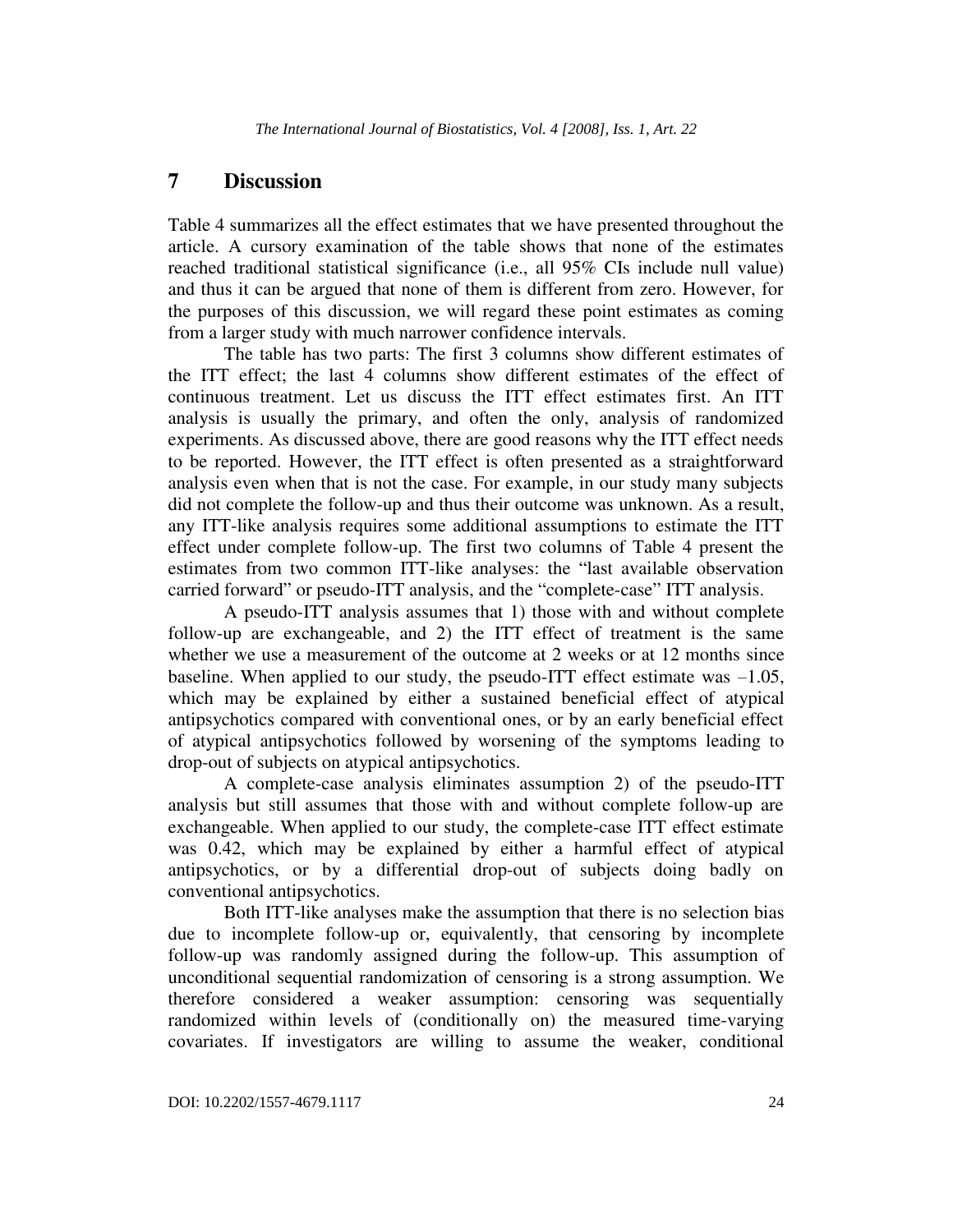assumption ― and they will if they were willing to assume the stronger, unconditional one — then they can use IPW to adjust for selection bias explained by the measured time-varying factors. The third column of Table 4 presents the ITT analysis with IPW adjustment for incomplete follow-up. The estimate of —0.86, which may be explained by a true beneficial ITT effect of atypical antipsychotics compared with conventional ones, can be affected by insufficient adjustment for selection bias. However, because the unadjusted estimate was 0.42 and the adjusted one is  $-0.86$ , it is possible that further adjustment (if it were possible) by unmeasured factors would have made the estimate even more negative, i.e., the true ITT effect would be stronger than our estimate, which can then be viewed as a conservative one. Of all three estimates of the ITT effect under complete follow-up that are shown in Table 4, the inverse probability weighted ITT analysis makes the weakest assumptions. Although in this particular study the inverse probability weighted ITT and the pseudo-ITT estimates happened to be very close, this coincidence cannot be generally expected.

The ITT effect is the effect of treatment assignment or initiation under a particular pattern of compliance. In our study, the ITT is the effect of initiating atypical antipsychotic therapy compared with conventional antipsychotic therapy. As discussed above, the effect of treatment initiation may be quantitatively or even qualitatively different from the effect of continuous treatment when many study subjects do not adhere to the treatment after initiation. This dependence of the magnitude on the ITT effect on the degree of compliance may make it hard to transport to other populations with different levels of compliance, or even to the same population at different times (for example, the publication of the study results may affect compliance in the same population in which the study was conducted). It also makes the ITT approach a dangerous one for identifying potential harmful effects. In placebo-controlled safety studies, one needs to be careful when presenting ITT effects because null effect estimates may merely reflect substantial noncompliance rather than the absence of adverse effects. In fact, the ITT effect may suggest that the treatment of interest is less toxic than the comparator even when both treatments have similar toxicity. Thus an ITT analysis cannot generally be the only analytic approach for a randomized experiment (e.g., a large simple trial) with a safety outcome or lack of a placebo control.

As a complement to the ITT effect under complete follow-up, Table 4 also shows our estimates of the effect of continuous treatment under complete followup, that is, the effect if all subjects had adhered to their assigned treatment for the entire follow-up. Unfortunately, to estimate this effect we need assumptions beyond those necessary to estimate the ITT effect under complete follow-up. At least one of two types of assumptions needs to be made: (i) sequential randomization of treatment within levels of the measured covariates, or (ii) a dose-response model. If only assumption (i) is made, then IPW is needed. If only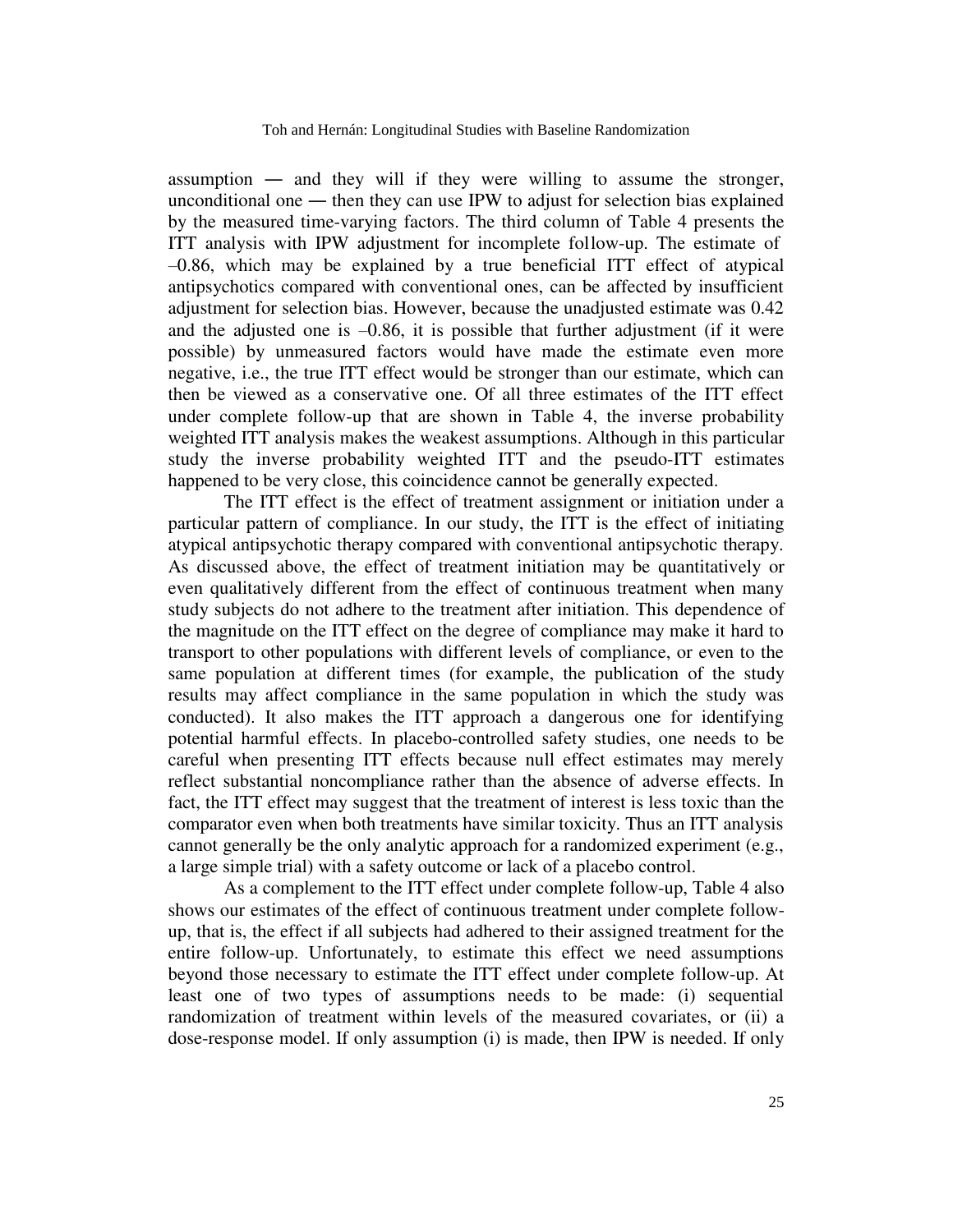assumption (ii) is made, then g-estimation is needed. If both assumptions are made, then either IPW or g-estimation can be used. Let us see each of these cases separately.

Under assumption (i), one can use IPW to simulate a pseudo-population in which treatment is given at random. In this pseudo-population, a subject's prognosis is unrelated to the treatment regime she receives during the follow-up. Thus, to estimate the effect of continuous treatment, one only needs to restrict the analysis to subjects who always adhered to their baseline assignment. In the pseudo-population of our study, we compared the average outcome of subjects assigned to atypical antipsychotics with that of subjects assigned to conventional antipsychotics. As expected, the IPW estimate of the effect of continuous treatment until complete follow-up  $(-1.53)$  suggests that atypical antipsychotics result in a greater symptomatic improvement than that suggested by the IPW estimate of the ITT effect  $(-0.86)$ . The estimate of  $-1.53$  will be biased if the covariates used to estimate the inverse probability weights do not include all important confounders of the treatment effect, or if they are measured with error, or if the weight model is misspecified. Note that, in our study, treatment may actually change in between visits while the adjusting factors are only measured at the visits, which may result in insufficient adjustment.

Under assumption (ii), one can use g-estimation to conduct a generalized instrumental variable analysis that does not require any assumptions regarding sequential randomization of treatment. That is, g-estimation may consistently estimate the effect of continuous treatment even in the presence of unmeasured confounding for the treatment effect. However, the method requires a structural model for the effect of treatment on the outcome. In our study, we assumed that the effect of atypical antipsychotic use on the outcome is a linear function of the duration of treatment. Our estimated effect of continuous treatment in the sixth column of Table 4, —1.50, depends critically on that dose-response assumption. To estimate the sensitivity of the estimate to the assumption of correct doseresponse specification, we estimated the effect of continuous treatment under alternative models (data not shown) and found that the model used for the estimates in Table 4 were the closest to the null value. Thus our results are likely to be conservative.

Interestingly, we found that both the IPW-based observational analysis (column 4 of Table 4) and the g-estimation-based randomized analysis (column 6) yielded similar estimates of the effect of continuous treatment, even though the validity of each method rests on a qualitatively different assumption. Leaving aside sampling variability, this coincidence may reflect either that both assumptions were approximately correct, or that both were wrong in such a way that the bias was in the same direction and of the same magnitude.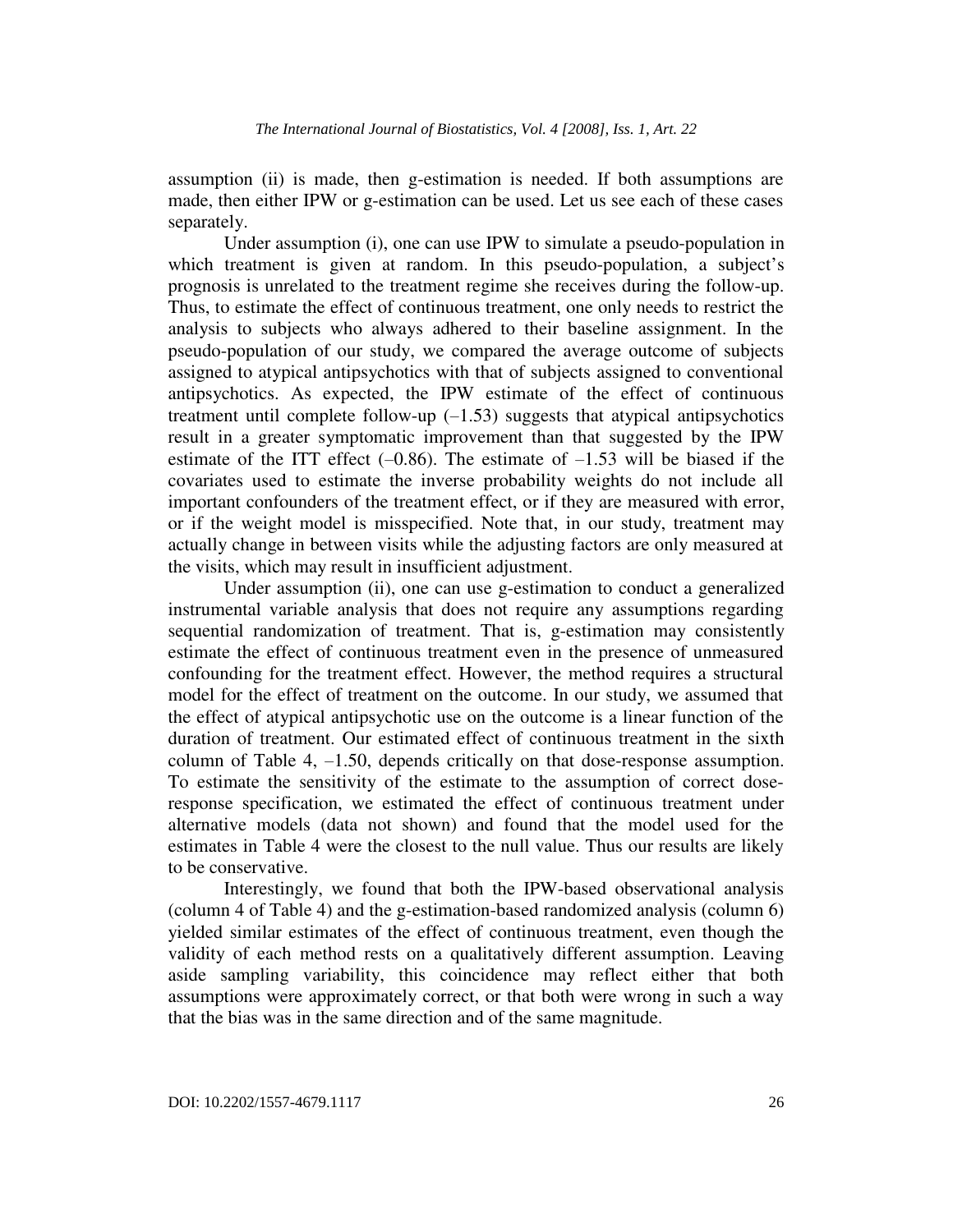Finally, one can combine assumptions (i) and (ii) to estimate the effect of continuous treatment by using either IPW or g-estimation. In our study, the estimates are  $-2.52$  (column 5 of Table 4) and  $-2.64$  (column 7), respectively. If either of assumptions (i) or (ii) does not hold, then both estimates will be invalid. On the other hand, if both assumptions hold, the estimates are expected to have narrower confidence intervals than the corresponding IPW and g-estimation ones that relied only on either assumption (i) or (ii).

Table 4 does not include any estimates from standard methods for bias adjustment, such as regression or matching. In our study, for comparison purposes, we fit a standard (unweighted) linear regression model for the mean outcome conditional on a summary of treatment history (number of days on atypical antipsychotics as in our structural linear model) and summaries of the baseline and time-varying factors (i.e., BPRS, functional status, hospitalizations, and toxicity). The estimate of continuous effect was  $1.10$  (95% CI:  $-3.29$ , 5.49). Unlike all estimates of continuous effect in Table 4, this standard estimate suggests that atypical antipsychotics are inferior to conventional ones. However, the validity of standard statistical techniques requires not only assumptions (i) and (ii), but also (iii) the assumption that the time-varying factors (e.g., the measured values of BPRS between baseline and the end of the study) are not affected by the treatment itself. If assumption (iii) does not hold, the standard estimate is expected to be biased (Hernán *et al.*, 2004). In most cases, like in our study, assumption (iii) will be hard to defend if we actually believe that treatment may affect the outcome.

The IPW and g-estimation methods presented here can be extended in a variety of directions. For example, as originally described by Robins, IPW can be applied to settings with non dichotomous treatments (Haight *et al.*, 2005; Cotter *et al.*, 2008) and with failure time outcomes (survival analysis) (Hernán *et al.*, 2001; Cole *et al.*, 2003), and to the estimation of the effect of dynamic treatment regimes (Hernán *et al.*, 2006). The extension to dynamic regimes is crucial because in some cases estimating the effect of continuous treatment (a nondynamic regime) may be of little interest. For example, if many subjects stop taking the treatment because it causes serious adverse effects, one would not want to estimate the effect under the non-dynamic regimes "always adhere to the baseline treatment" but rather under the dynamic regimes "adhere to the baseline treatment unless adverse effects occur". Further, when certain types of patients will always discontinue treatment given certain adverse events, then estimating the effect under non-dynamic regimes like "always adhere to the baseline treatment" is problematic because the positivity assumption is violated. The consideration of dynamic regimes may make it more likely that the positivity assumption holds. In the analyses presented here, we chose the effect of continuous treatment for pedagogic, rather than clinical, reasons.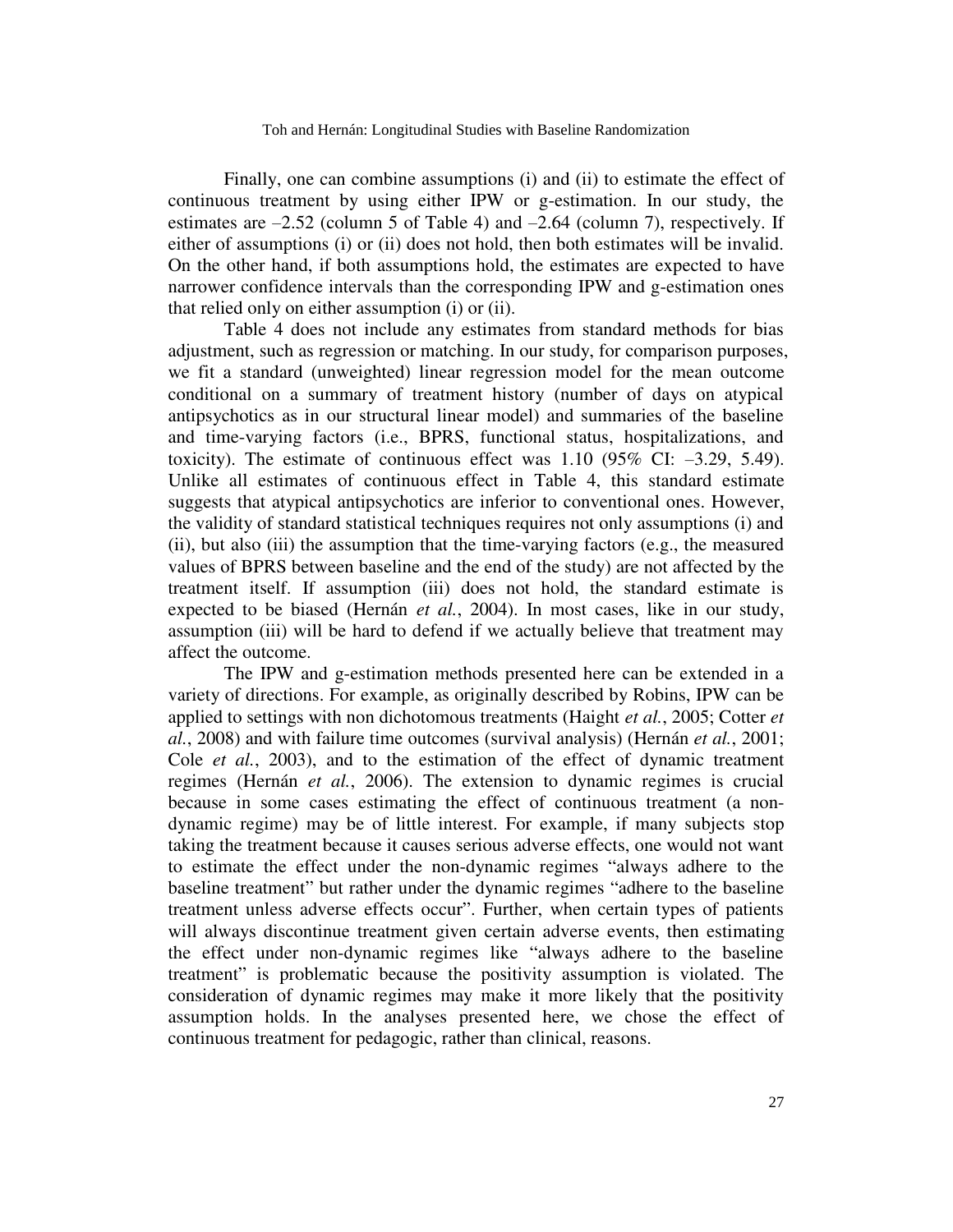In summary, we recommend that a table similar to Table 4 is generated from randomized experiments with substantial noncompliance or loss to followup. Because each approach in the table has relative advantages and disadvantages, and depends on a different combination of assumptions, a general agreement among all estimates will strengthen our confidence in the results. On the other hand, the existence of serious discrepancies will provide some guidance regarding important sources of bias in the study that might not have been identified otherwise. Of course, implementing our recommendation would require major modifications to current practice, and to the protocols of randomized experiments. For example, to conduct the analyses that require the assumption of sequential randomization, the protocols of randomized experiments would need to include plans to measure post-randomization variables. To go beyond the ITT (or pseudo-ITT) analysis, the protocol would need to include a more complex statistical analysis plan and to collect more precise adherence information. To assess the sensitivity of the estimates to model specification in analyses that require the assumption of correct dose-response specification, the statistical plan would need to specify a variety of dose-response models. However, it seems to us that the added complexity is necessary to take full advantage of the substantial resources that are usually invested in a randomized experiment.

#### **References**

Cole, SR, Chu, H (2005): Effect of acyclovir on herpetic ocular recurrence using a structural nested model. *Contemp Clin Trials* 26:300-10

Cole, SR, Hernán, MA, Robins, JM, et al (2003): Effect of highly active antiretroviral therapy on time to acquired immunodeficiency syndrome or death using marginal structural models. *Am J Epidemiol* 158:687-94

Cotter, D, Zhang, Y, Thamer, M, et al (2008): The effect of epoetin dose on hematocrit. *Kidney Int* 73:347-53

Haight, T, Tager, I, Sternfeld, B, et al (2005): Effects of body composition and leisure-time physical activity on transitions in physical functioning in the elderly. *Am J Epidemiol* 162:607-17

Hernán, MA (2004): A definition of causal effect for epidemiological research. *J Epidemiol Community Health* 58:265-71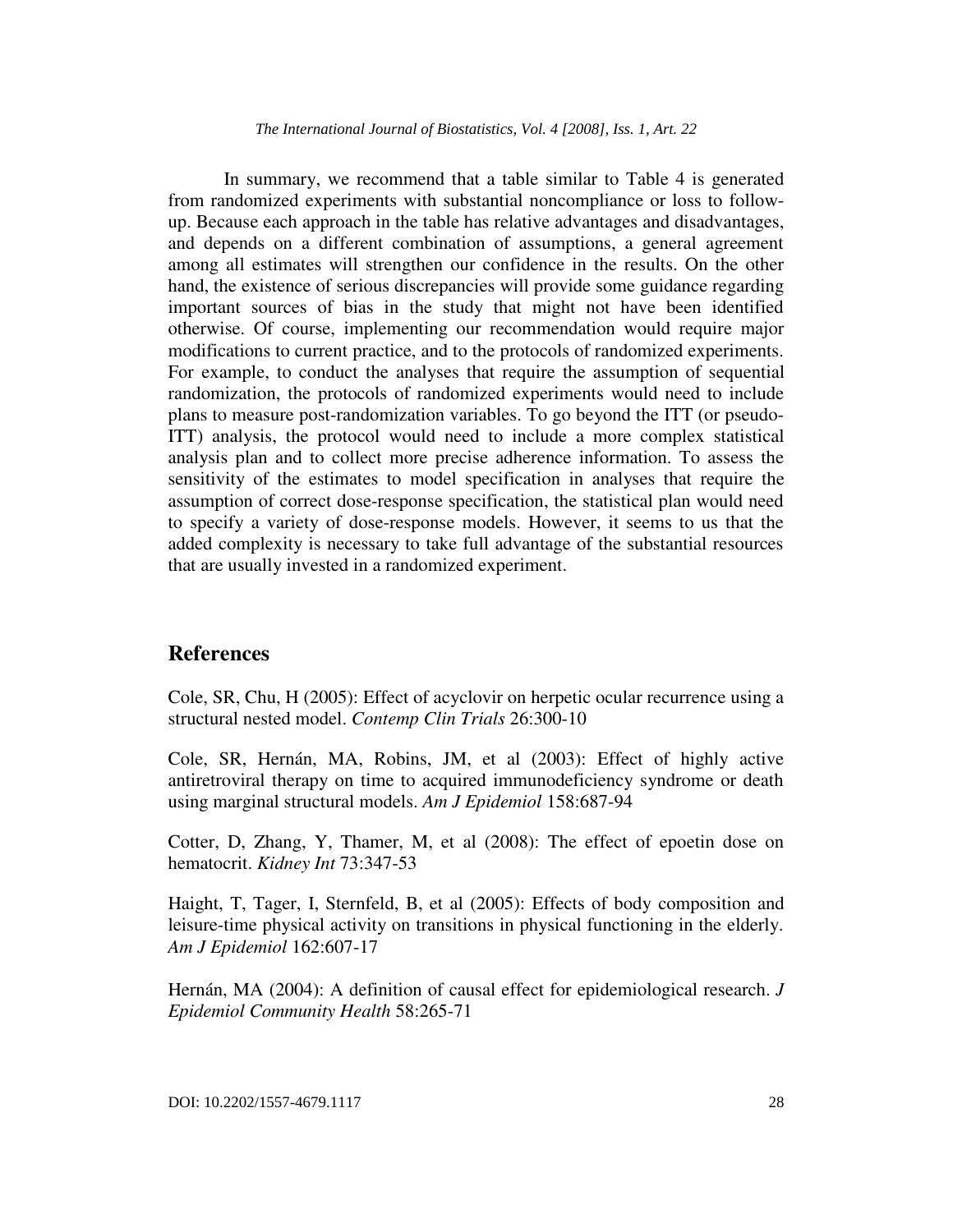Hernán, MA, Brumback, B, Robins, JM (2001): Marginal structural models to estimate the joint causal effect of nonrandomized treatments. *J Am Stat Assoc* 96:440-448

Hernán, MA, Hernández-Díaz, S, Robins, JM (2004): A structural approach to selection bias. *Epidemiology* 15:615-25

Hernán, MA, Cole, SR, Margolick, J, et al (2005): Structural accelerated failure time models for survival analysis in studies with time-varying treatments. *Pharmcoepidemiol Drug Saf* 14:477-91

Hernán, MA, Lanoy, E, Costagliola, D, et al (2006): Comparison of dynamic treatment regimes via inverse probability weighting. *Basic Clin Pharmacol Toxicol* 98:237-42

Hernán, MA, Robins, JM (2006): Estimating causal effects from epidemiological data. *J Epidemiol Community Health* 60:578-86

— and — (2006): Instruments for causal inference: an epidemiologist's dream? *Epidemiology* 17:360-72

Lesko, SM, Mitchell, AA (2005): The use of randomized controlled trials for pharmacoepidemiology studies, in Pharmacoepidemiology. Edited by Strom, BL. West Sussex, England, John Wiley & Sons Ltd, p.599-610

Liang, KY, Zeger, SL (1986): Longitudinal data analysis using generalized linear models. *Biometrika*, 73:13–22

Mark, SD, Robins, JM (1993): A method for the analysis of randomized trials with compliance information: an application to the Multiple Risk Factor Intervention Trial. *Control Clin Trials* 14:79-97

Overall, JE, Gorham, DR (1962): The brief psychiatric rating scale. *Psychol Rep* 10:799-812

Robins, JM (1989): The analysis of randomized and non-randomized AIDS treatment trials using a new approach to causal inference in longitudinal studies, in Health Service Research Methodology: A Focus on AIDS. Edited by Sechrest, L, Freeman, H, Mulley, A. U.S. Public Health Service, National Center for Health Services Research, p.113-159